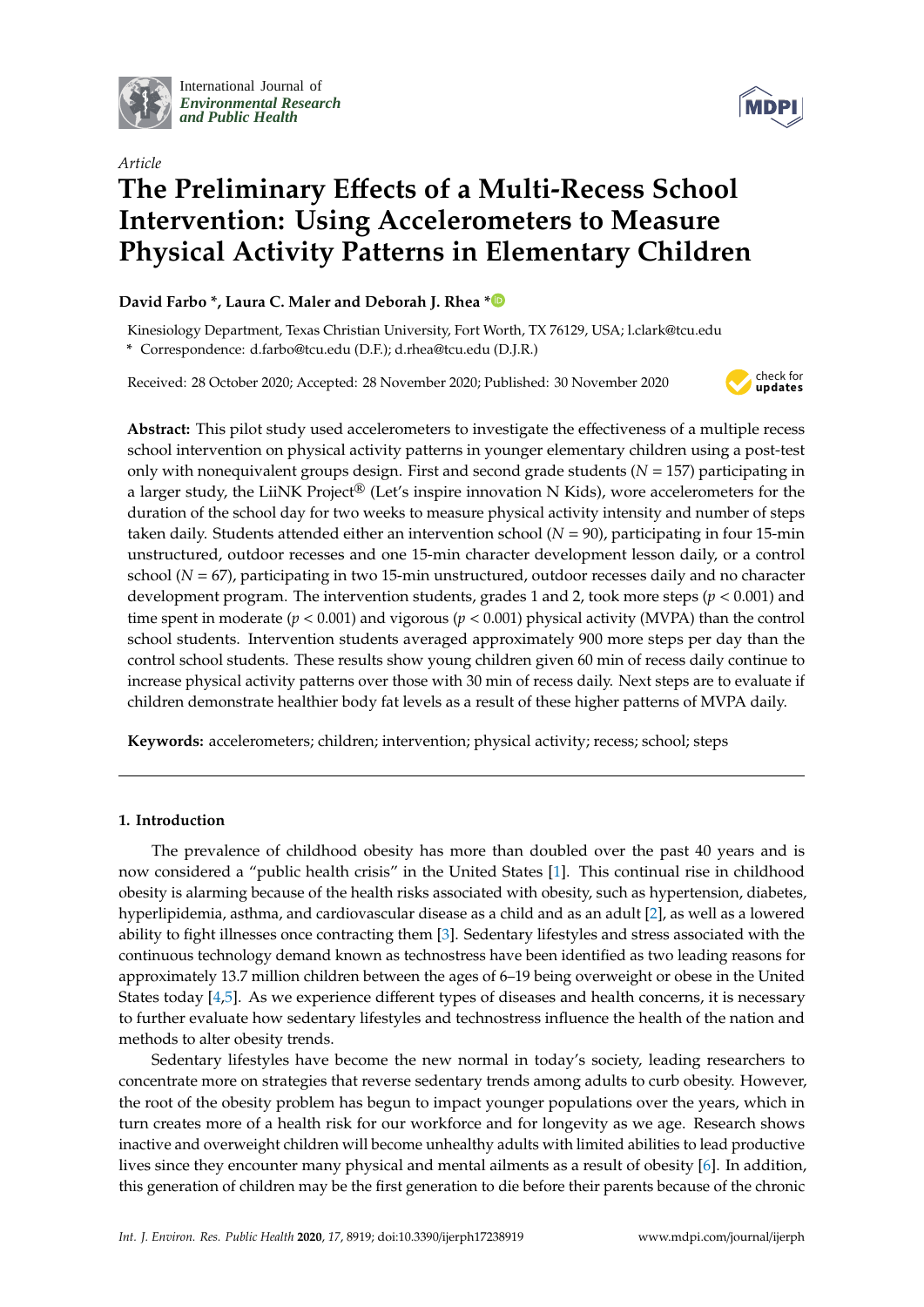diseases associated with sedentary lifestyles [\[7\]](#page-14-6). Additionally, increases in technology are a significant contributor to sedentary lifestyles as children between the ages of 8 and 18 can spend up to 7 h per day with various media devices [\[8\]](#page-14-7). This is concerning as high amounts of screen time increase the risk of obesity in children [\[9\]](#page-14-8). Limiting sedentary behaviors and increasing physical activity (PA) have been identified as primary childhood obesity prevention methods [\[10\]](#page-14-9).

The CDC recommends that children achieve at least 60-min of moderate to vigorous physical activity (MVPA) daily in order to maintain healthy lifestyles and decrease the chances of becoming obese [\[4\]](#page-14-3). When children are able to meet the recommended 60 min of MVPA per day, it will equate to approximately 13,000 steps in males and 11,000 steps in females [\[11\]](#page-14-10). However, only 22% of children between the ages of 6–19 reach these guidelines as sedentary lifestyles have become more normalized and accepted [\[4](#page-14-3)[,12\]](#page-14-11). Female children and adolescents face a greater obesity risk as they consistently engage in lower levels of physical activity (PA) than their male counterparts, with some averaging 10–20% lower MVPA each day [\[13](#page-14-12)[,14\]](#page-14-13). The school setting of 40 years ago offered an active lifestyle solution for children by providing play for at least 60-min daily while promoting a rigorous classroom climate [\[15\]](#page-14-14). Today, educators have trended away from outdoor play opportunities and moved into a much more sedentary learning climate, the classroom, for the majority of the day [\[16,](#page-14-15)[17\]](#page-14-16). This learning climate mindset has produced many negative consequences associated with limited recess and PA in schools for children.

When schools do offer recess, it is usually offered for less than 20 min daily and is more structured, where children are introduced to games and activities and given specific equipment to use. This prevents children the opportunities to be creative and problem solve independently [\[18\]](#page-14-17). Children are also more heavily influenced by the adult's interpretation of what play should be [\[19\]](#page-14-18). Conversely, unstructured, outdoor recess is defined as self-directed and self-controlled without predetermined rules or influence from adults in a safe environment [\[15](#page-14-14)[,20\]](#page-14-19). In this environment, children have the flexibility to engage in different types of play that provide them with opportunities to explore, be creative, challenge themselves, develop body control, re-energize their brains, socialize with their peers, and decrease anxiety levels [\[15](#page-14-14)[,16](#page-14-15)[,20\]](#page-14-19).

School-based PA interventions have been implemented to promote PA, including recess and classroom interventions [\[21\]](#page-14-20). Many of the PA or recess interventions can be implemented on a larger scale, but sadly, most focus on 6 weeks or less to gather data or outcomes and are less frequent during school hours and more frequent in after school programs [\[22\]](#page-15-0). When a researcher studies a classroom-based PA intervention, it typically means that an instructional break is introduced in the classroom for 3–5 min to engage students in a short movement activity like "go noodle" [\[21,](#page-14-20)[23\]](#page-15-1). Interventions outside of the classroom usually involve adding recess during the school day to the lunch period or before school. Studies in these settings report a 2%–12% increase in MVPA during the school day and acute improvements in attention, classroom behavior, and academic achievement [\[23,](#page-15-1)[24\]](#page-15-2). However, the results of both types of interventions are inconsistent due to variability in the amount of time students have to play or be active and the length of the intervention [\[24\]](#page-15-2). In addition, these interventions often implement structured PA activities that fail to include important aspects of social and emotional development.

Outdoor, unstructured play provides a different focus on the whole child than indoor or structured recesses do [\[15\]](#page-14-14). The LiiNK (Let's inspire innovation N'Kids) Project, a whole child school intervention, focuses on four 15-min outdoor, unstructured play breaks in schools daily as well as a 15-min daily character lesson that emphasizes empathy over bullying, respect, honesty, and trust elements that transfer to the playground and the classroom. The LiiNK intervention has been able to counter other acute studies that promote structured, short-term activity [\[24\]](#page-15-2) by producing longitudinal improvement in many aspects of the whole child, including healthy weight, good classroom behavior, character development, positive emotions, academic achievement, and attentional focus across diverse public and private school settings [\[25,](#page-15-3)[26\]](#page-15-4). Additionally, PA patterns of private school children involved with this intervention were examined in a preliminary study using pedometers. The study showed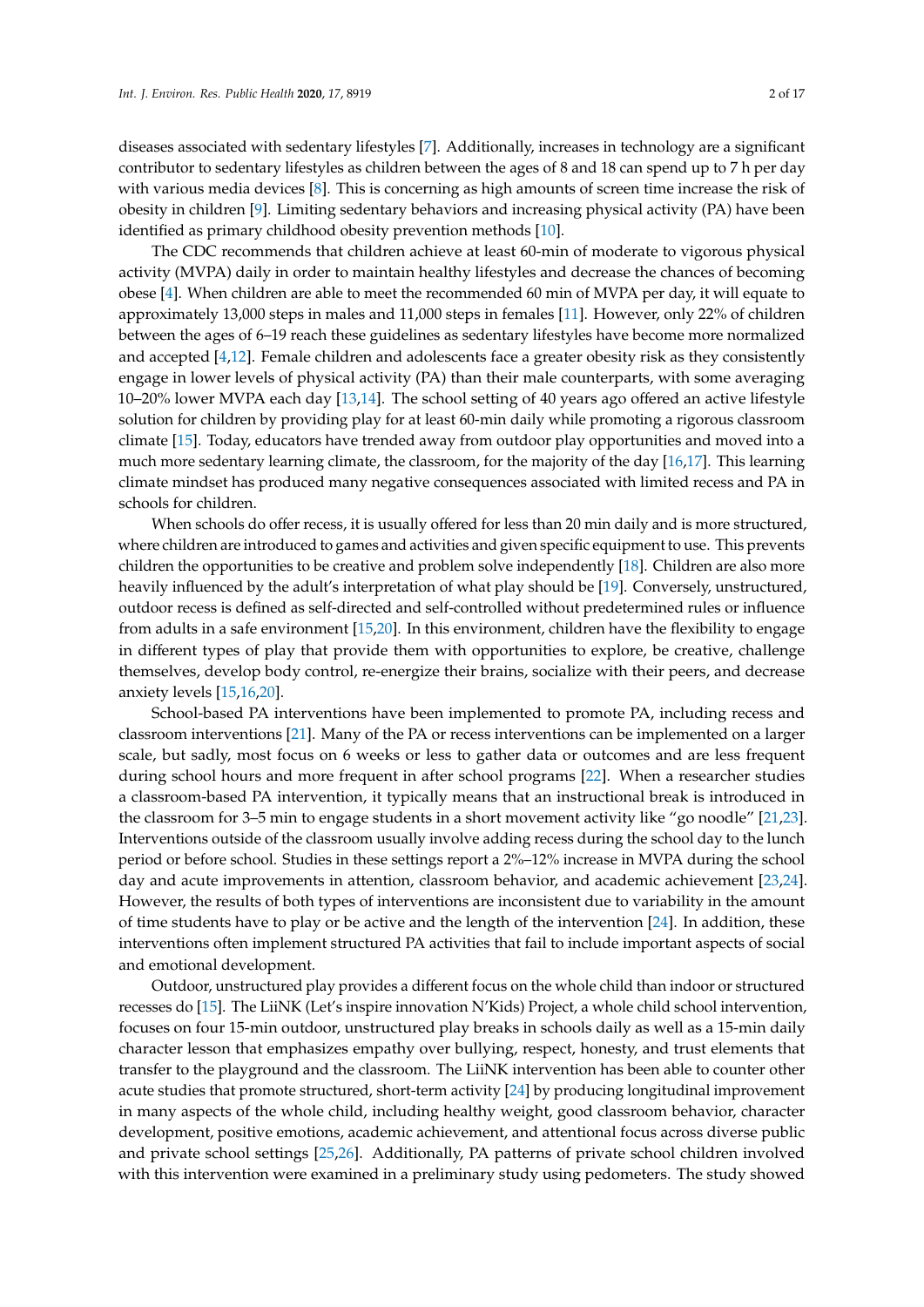the intervention children took significantly more steps during the school day than control school students [\[27\]](#page-15-5). However, using a more efficient measurement device, such as an accelerometer, would provide a more accurate way of measuring steps and allow for comparison of activity intensity levels. Other studies have investigated MVPA of children using accelerometers during the school day, but no other interventions have implemented four 15-min outdoor, unstructured play breaks daily for a full school year or more.

Therefore, the first research question asked if there were differences in steps taken and time spent in MVPA per day between two younger elementary school groups. It was hypothesized that the intervention school students would demonstrate significantly higher steps and time spent in MVPA than the control school students during the school day. The second research question asked if there were gender and grade level differences by group for steps taken and time spent in MVPA per day. The second hypothesis was that there would be grade level differences in steps and MVPA per day between the two groups. A third hypothesis was there would be gender differences in steps and MVPA per day between the two groups.

#### **2. Materials and Methods**

#### *2.1. Participants*

This preliminary study used a post-test only with nonequivalent groups design. Participants were selected from a convenience sample of two North Texas public elementary schools participating in a longitudinal intervention called The LiiNK Project. This intervention was approved through a partnership between the university research team and the school district to measure whole child initiatives. If a child was in one of the two schools chosen for accelerometer data collection, the child could decline participation in this study, but would still have to participate in the two recesses daily in a control school or four recesses daily in the intervention school due to the nature of the Memorandum of Understanding intervention agreement.

The school superintendent preassigned which school would receive the treatment and which would be the control prior to intervention implementation. All students in each grade level of the preassigned schools encompassed the intervention or the control group. This intervention has been implemented over the past three years in different schools and always begins in kindergarten and first grade, then advances to second grade in the next year and so on. This study's participants were from year 2 of the intervention. All students were asked to participate if they were in first or second grade at the intervention or control schools and followed their normal classroom schedule. The only exclusion criteria were if a student were injured or had a physical ailment that would hinder their physical activity during recess.

A priori power analysis was conducted using G\*Power 3.1.9.2 to determine correct sample size based on main and interaction effects between group, school, and gender using a medium effect size  $(f^2 = 0.25)$  and an alpha of 0.05. The results of the G\*Power analysis revealed that a total sample of 153 participants with two equal sized groups of *n* = 77 was required to achieve a power of 0.95 [\[28\]](#page-15-6). Originally, 200 first and second grade students, with parent/legal guardian consent, volunteered to participate in this study to meet the G\*Power requirements and account for any sample attrition rates. Eleven students (1 intervention; 10 control) withdrew from the study, while 24 students (1 intervention; 23 control) did not meet the minimum wear time of four 7-h school days. Most of the children who withdrew from the study did so because they did not like wearing the accelerometer on their wrist. Finally, eight students in the intervention group were removed from the final analysis due to outliers. Therefore, 157 students (Intervention  $= 90$ , Control  $= 67$ ) of the original 200 students completed the study which resulted in a 21.5% attrition rate for the sample.

The intervention school ( $N = 90$ ) was comprised of 46 first graders (23 male; 23 female) and 44 second graders (20 male; 24 female). The control school (*N* = 67) was comprised of 35 first graders (16 male; 19 female) and 32 second graders (16 male; 16 female). The intervention school students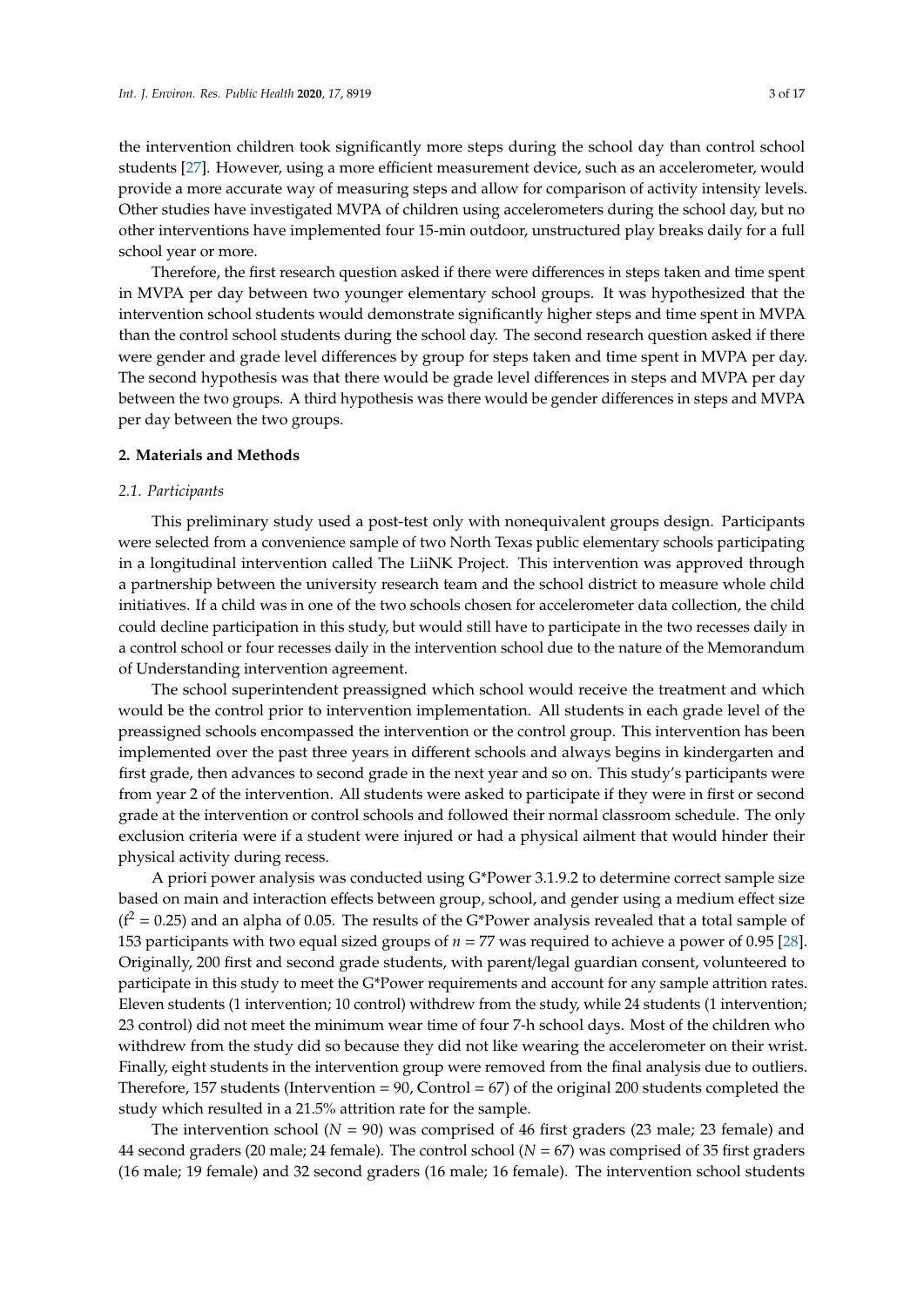received four 15-min recess periods and a 15-min character development lesson daily. The control school children received two 15-min recesses daily and no character development lessons daily or weekly. Both schools came from the same district located in a suburb of North Texas, were in close proximity to each other, and their students consisted of 40% white, 40% Hispanic, 15% black, and 5% other.

### *2.2. Measure*

### Sedentary Time and Physical Activity Assessment

The Actigraph wGT3X-BT (ActiGraph, Pensacola, FL, USA) accelerometer was used to measure total steps and time spent in different PA intensities including sedentary, light, moderate, and vigorous PA. The wGT3X-BT is designed to be worn on the participant's non-dominant wrist to accurately track movement [\[29\]](#page-15-7) and has shown to be reliable and valid with children between the ages of 5 and 8 years [\[30\]](#page-15-8). This type of accelerometer uses tri-axial acceleration sensors (vertical, horizontal, & perpendicular) to detect changes in the device's orientation during different time sampling intervals, known as epochs. The device is then able to calculate steps and time spent in different intensities of PA by the number of changes in orientation the device was able to detect during each time sampling interval.

Steps. Steps are tracked by the accelerometer recording the number of changes in vertical or horizontal orientation during each time sampling interval. An algorithm present in the device then uses the raw data recorded by changes in position and converts that into total steps for the collection window. This data can then be categorized into different time segments of the day to determine the number of steps that were taken during school hours.

Time and Intensity. Time spent in different PA intensities is calculated by the device recording changes in orientation and converting those to counts per minute (CPM). The device then uses metabolic equivalents, age, height, and weight to determine CPM for the time collection period. Once CPM is calculated, a filter is used to categorize sedentary, light, moderate, and vigorous activity. For the purpose of this study, the Puyau filter was used. Sedentary activity was set at 0–799 CPM, light was 800–3199, moderate was 3200–8199, and vigorous was anything above 8200 CPM [\[31\]](#page-15-9).

The average amount of time spent per school day in sedentary, light, moderate, and vigorous activity, as well as the number of steps taken per school day, were used in the final analysis. Other research using accelerometers reports that there is a wide range of minimum wear time needed to reflect regular PA in children [\[32\]](#page-15-10). The most commonly used accelerometer wear time ranges in children from three to four days of 6–10 h of data [\[32\]](#page-15-10). Students in the current study had to wear the device for a minimum of four, 7-h school days for their data to be valid. The Actigraph accelerometer program has a "wear time validation" feature that will tell the researcher exactly how long students wore the device during the collection period. This feature was used to determine if participants had at least four days of data to be used in the final analysis. The program also allows researchers to set a time frame to reflect the school day so that an accurate assessment of PA intensity and steps can be tracked and downloaded by the device. Each collection day time-frame was set for the beginning of the school day to the end of the school day which equated to seven hours per school per day.

#### *2.3. Procedures*

#### LiiNK Intervention

Let's Inspire Innovation 'N Kids (The LiiNK® Project) is a university researcher directed intervention modeled after the Finnish education system [\[20\]](#page-14-19) who learned it from U.S. school practices 30–40 years ago [\[33\]](#page-15-11). The LiiNK Project's primary focus is to improve the whole child by strategically increasing the number of recesses daily and teaching a character lesson daily [\[20\]](#page-14-19). The recess component of this intervention requires the school to engage in two 15-min recess breaks typically before lunch and two 15-min recess breaks after lunch. The LiiNK recess intervention is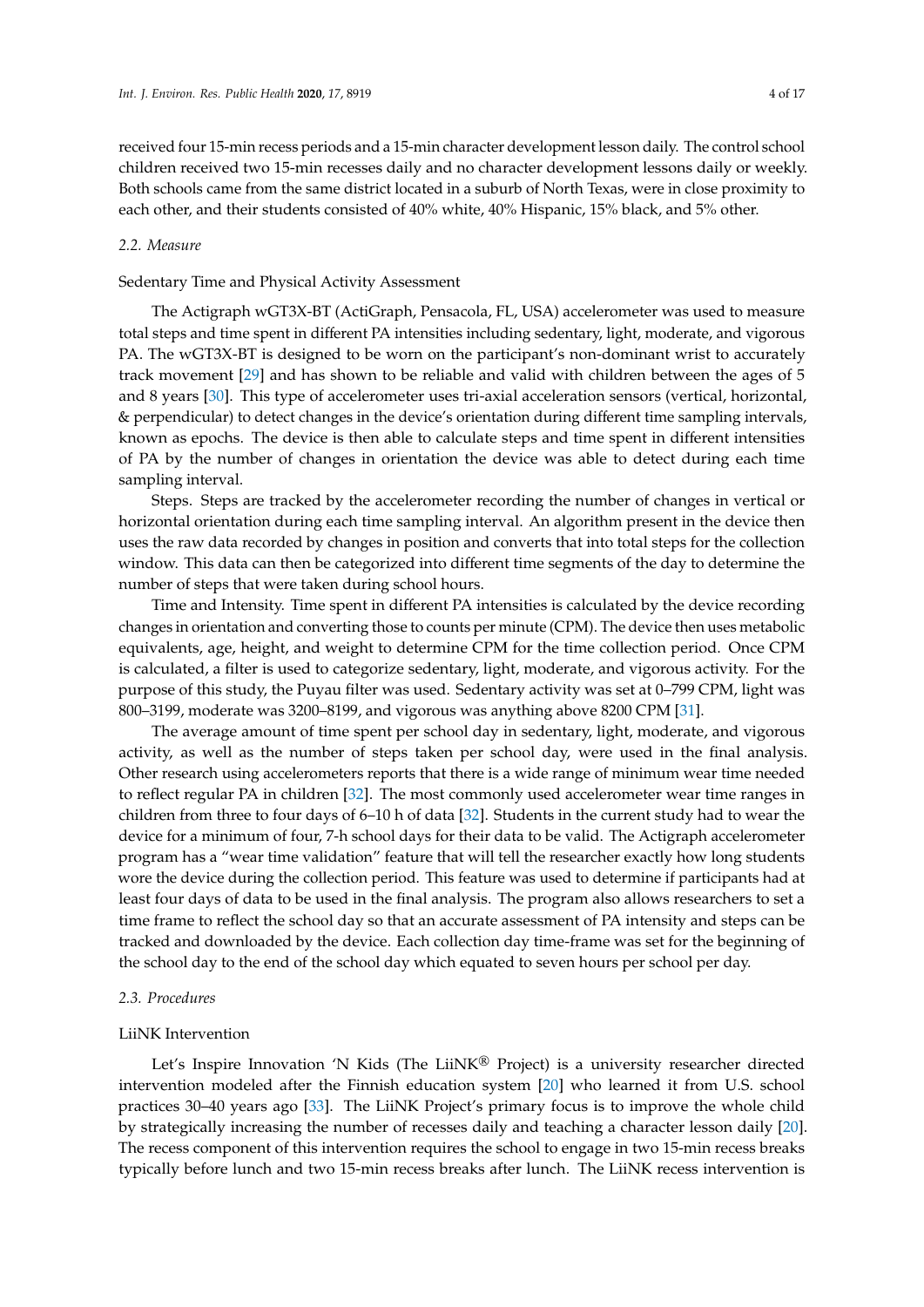defined as outdoors, unstructured, and children are able to engage in free play with no influence from adults. At no time are children required to be physically active during these recesses daily. In addition, recess cannot be withheld from students due to disciplinary actions or a need for tutoring. Therefore, number of recess minutes dedicated to physical activity could still look very different based on a child's need to move or motivation to move. The second component requires teachers to deliver daily 15-min character lessons from a curriculum called Positive Action (PosA) to enhance social and emotional skills. The PosA curriculum counters the propensity for bullying on the playground and in the school by focusing on positive thoughts, actions, and feelings throughout the school day with stories introduced daily. The six character traits emphasized are empathy, trust, honesty, confidence, self-esteem, and respect [\[34\]](#page-15-12). The third component, which is required in the spring prior to launching the intervention in the fall, is for teachers and administrators to participate in three full day trainings in order to learn: (1) the research behind the importance of the outdoors and unstructured play; (2) the difference between quantity and quality teaching methods; (3) how to transition children to recess and back quickly, and (4) how to teach the character curriculum [\[20\]](#page-14-19).

This study's intervention school and control school were from the same district and had similar demographics, i.e., race, school size, number of classrooms, socio-economic status (SES), and title I status. This district's non-intervention schools were all having 30 min of recess daily as part of a school district policy. Therefore, the control school for this study had one recess every morning for 15 min and one recess every afternoon for 15 min. Even though the control school had at least 10 min more recess time daily than the national recommended average [\[35\]](#page-15-13), it was still half of the amount of recess that the intervention school was receiving daily.

#### *2.4. Accelerometer Intervention*

The LiiNK intervention was approved by the University Institutional Review Board (IRB-1411– 113-1702AM) and all ethical principles of the Declaration of Helsinki were met. Informed consent packets were signed to approve or decline participation by all parents/legal guardians and returned before the start of the accelerometer study. Teachers and parents/guardians who approved of their children's participation attended an information meeting led by the lead researcher before data collection to review the objectives, procedures, and routines required for the child. Child assent was also obtained. If at any time any child chose to end participation in the study, the child was allowed to do so, but would still continue to receive two or four recesses daily. Each participant wore an accelerometer to measure PA patterns during the school day, approximately seven hours of data daily. First graders wore the devices for two weeks, followed by the second graders wearing them for two weeks. Each student was assigned an accelerometer number so that the data could be tracked for that specific student throughout the study.

Researchers were present simultaneously on the first data collection day at the intervention and control schools to hand out devices, help secure the device to the student's wrist, provide group instructions, and answer any procedural questions teachers and students might have. The participants were instructed to wear the devices on their non-dominant wrist from the time school started that first scheduled Monday morning until the end of the day on Friday of the same week. The researchers did not have the children take the accelerometers off daily; they wore the bands continually from Monday through Friday. When the devices were collected each Friday, the lead researcher uploaded the data to a computer to ensure that each device was functioning properly, then data was backed up to a secure computer drive, and each device was charged to be used again for the next collection week. If a student had a device that was not functioning properly, a new device was given to the student to be used for the second data collection week. The same procedures were utilized to collect the child's data during the second week of collection (five total days). At the conclusion of the second week, the same procedures were used to collect the devices and download the children's data. The devices were then reprogrammed, given new student ID numbers, and re-distributed to the next grade level for their two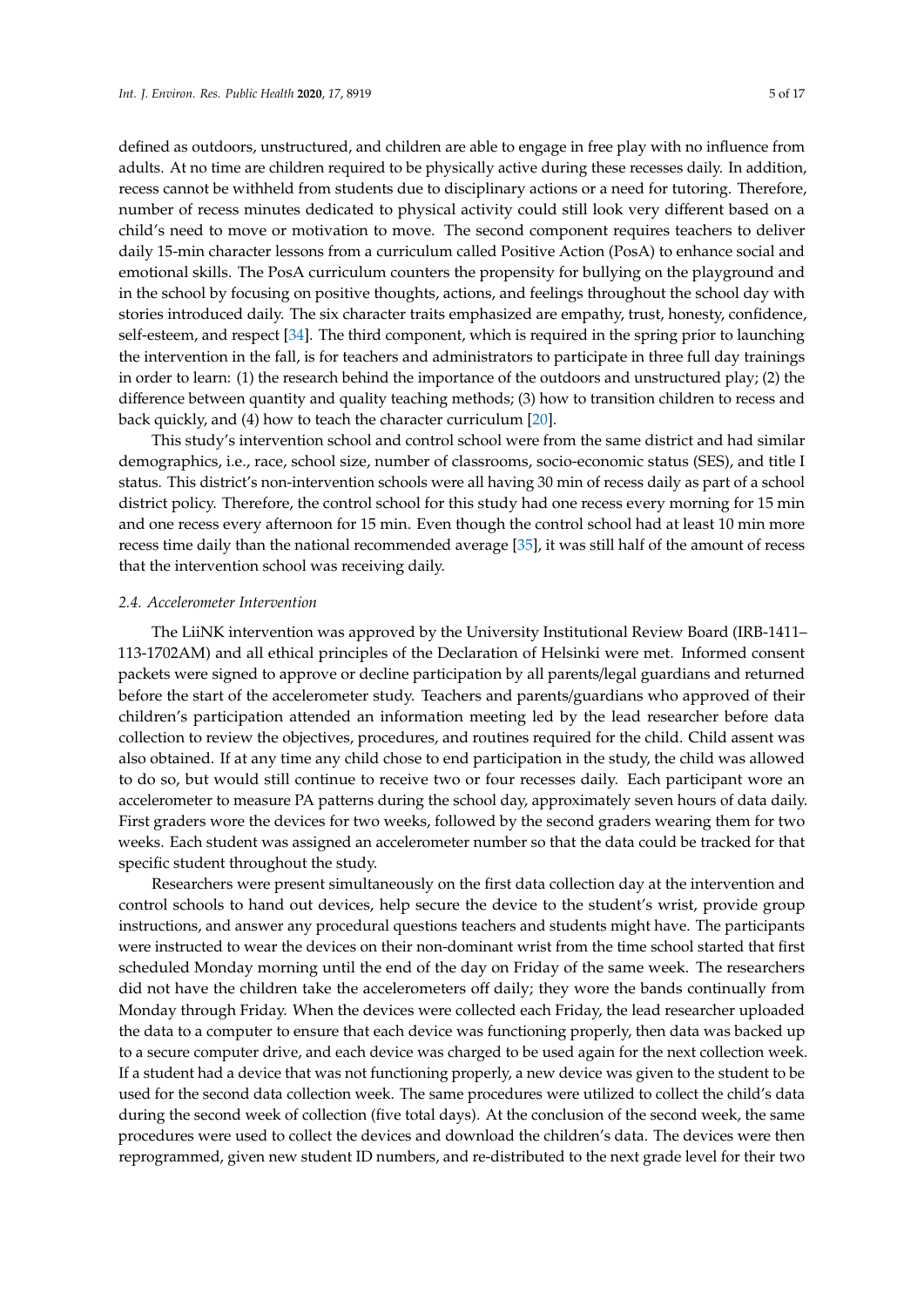weeks of data collection. At the conclusion of the collection period, the lead researcher combined the data from both grade levels into one master data file for final analysis.

Class schedules and weather conditions were collected to note any abnormal activities that occurred during the school day that would interfere with recess or cause an abnormal change in PA. No abnormal weather days affected the schools or recesses offered during collection periods. If any data collection days were lost due to field trips, cancellations, or assemblies, that day was made up between one and three weeks after the initial scheduled week. Students had to wear the device for 420 min (7 h) daily for that day's data to be used in the final analysis. Due to complications with many of the devices, the researchers were only able to analyze four of the scheduled 10 days of data since that was the number of days consistent across all students in the study.

#### *2.5. Data Analysis*

Data was cleaned and coded in Microsoft Excel® and then analyzed using IBM SPSS® (Armonk, NY, USA) statistics software version 16.0. The average number of minutes in different PA intensities and steps per day were calculated from the total PA levels during the two-week collection period for each group. The first four days of data that met the minimum wear time requirements in the two week collection period were used to average the per day data for each student and the remaining days were excluded. Due to unequal groups following the power analysis results, proper statistical analyses were executed to account for the unequal groups. Descriptive statistics were used to determine the means and standard deviations of the demographic data (gender, grade, and total sample). The first, second, and third hypotheses were tested using a multivariate analysis of variance (MANOVA) to determine differences and interactions between group, gender, and grade with a significance value set at *p* < 0.05. Follow up one-way MANOVA and ANOVA were then used to determine differences for any interaction or main effects from the MANOVA, also with a significance value set at *p* < 0.05.

### **3. Results**

Descriptive statistics of steps and PA intensity per day were conducted to describe the sample as a whole and review the trends of the data before separating participants by groups. Second grade students displayed higher steps and minutes in MVPA, and first grade students showed higher minutes in sedentary and light PA. Males and females displayed similar patterns of PA intensity per day, but males consistently took more steps than females. Means and standard deviations (SD) of the sample by grade, gender, and the total group are provided in Table [1.](#page-5-0)

| <b>Descriptive Statistics</b> |              |           |                         |       |                     |       |                        |           |                        |       |
|-------------------------------|--------------|-----------|-------------------------|-------|---------------------|-------|------------------------|-----------|------------------------|-------|
|                               | <b>Steps</b> |           | Minutes in<br>Sedentary |       | Minutes in<br>Light |       | Minutes in<br>Moderate |           | Minutes in<br>Vigorous |       |
|                               | Mean         | <b>SD</b> | Mean                    | SD    | Mean                | SD    | Mean                   | <b>SD</b> | Mean                   | SD    |
| Grade                         |              |           |                         |       |                     |       |                        |           |                        |       |
| 1st Grade                     | 8181.96      | 964.40    | 124.50                  | 26.81 | 164.30              | 14.47 | 103.95                 | 18.88     | 27.25                  | 9.84  |
| 2nd Grade                     | 8644.84      | 1080.71   | 122.91                  | 24.13 | 159.47              | 13.74 | 108.62                 | 18.32     | 29.00                  | 11.04 |
| Gender                        |              |           |                         |       |                     |       |                        |           |                        |       |
| Male                          | 8628.09      | 1093.38   | 123.52                  | 24.11 | 161.55              | 14.20 | 105.17                 | 17.40     | 29.76                  | 11.25 |
| Female                        | 8202.83      | 961.32    | 123.92                  | 26.82 | 162.33              | 14.28 | 107.17                 | 19.87     | 26.58                  | 9.47  |
| Total                         | 8406.03      | 1045.14   | 123.73                  | 25.48 | 161.96              | 14.28 | 106.21                 | 18.70     | 28.10                  | 10.44 |

<span id="page-5-0"></span>**Table 1.** Descriptive Statistics. Means and standard deviations of moderate and vigorous physical activity (MVPA) and steps for grade, gender, and total.

#### *3.1. Research Question 1 Analysis*

A one-way MANOVA was performed to determine if there were group differences with steps taken and time spent in MVPA during the school day. All assumptions of MANOVA were met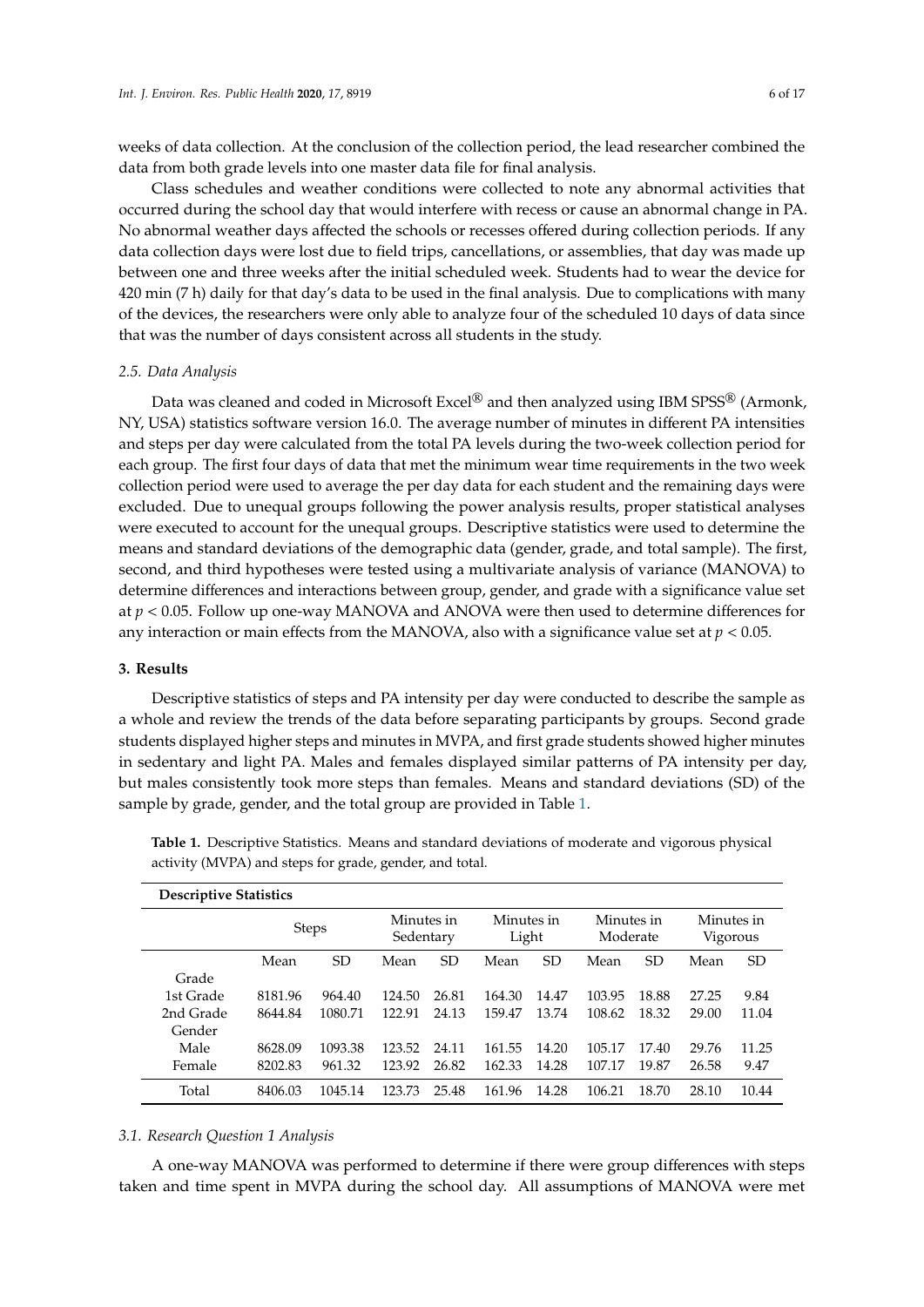including normality, homogeneity, linearity, and no outliers. The MANOVA revealed the intervention and control groups were different in this study, Wilks Lambda =  $0.685$ , F(4152) = 17.50,  $p < 0.001$ .

#### 3.1.1. Steps

Follow up analyses revealed that group had a significant effect on steps per day,  $F(1155) = 34.97$ ,  $p < 0.001$ ,  $n^2 = 0.18$ . Intervention students took significantly more steps during the day than control school students. These results support the first hypothesis that intervention students would demonstrate significantly higher steps than control school students. Intervention students were averaging approximately 900 more steps per day than the control school students. Figure [1](#page-6-0) shows the means and standard deviations of steps per day per group.

<span id="page-6-0"></span>

**Figure 1.** Means and standard deviations of steps per day by group.

## 3.1.2. MVPA

Follow up analyses for PA intensity differences further supported the first hypothesis, finding intervention students spent significantly more time in moderate,  $F(1155) = 19.42$ ,  $p = 0.001$ ,  $n^2 = 0.11$ and vigorous,  $F(1155) = 61.49$ ,  $p < 0.001$ ,  $n^2 = 0.28$ , PA throughout the school day than the control group students. Control group students spent significantly more time in sedentary,  $F(1155) = 9.03$ ,  $p = 0.003$ ,  $n^2 = 0.10$  $n^2 = 0.10$  $n^2 = 0.10$ , and light,  $F(1155) = 30.93$ ,  $p < 0.001$ ,  $n^2 = 0.17$ , activities. Figure 2 shows the means and standard deviations of PA intensity minutes per day by group.

#### *3.2. Research Question 2 Analysis*

 $A$  2  $\times$  2  $\times$  2 MANOVA was performed to answer the second research question on the dependent variables of minutes in each intensity (sedentary, light, moderate, vigorous) category and steps per day; while group, grade, and gender were identified as the independent variables. The MANOVA revealed a significant interaction effect for group by grade, Wilks Lambda = 0.896, F(4146) = 4.25,  $p = 0.003$  and main effects for grade, Wilks Lambda = 0.859, F(4146) = 6.00,  $p < 0.001$ , and gender, Wilks Lambda = 0.829, F(4146) = 7.53, *p* < 0.001.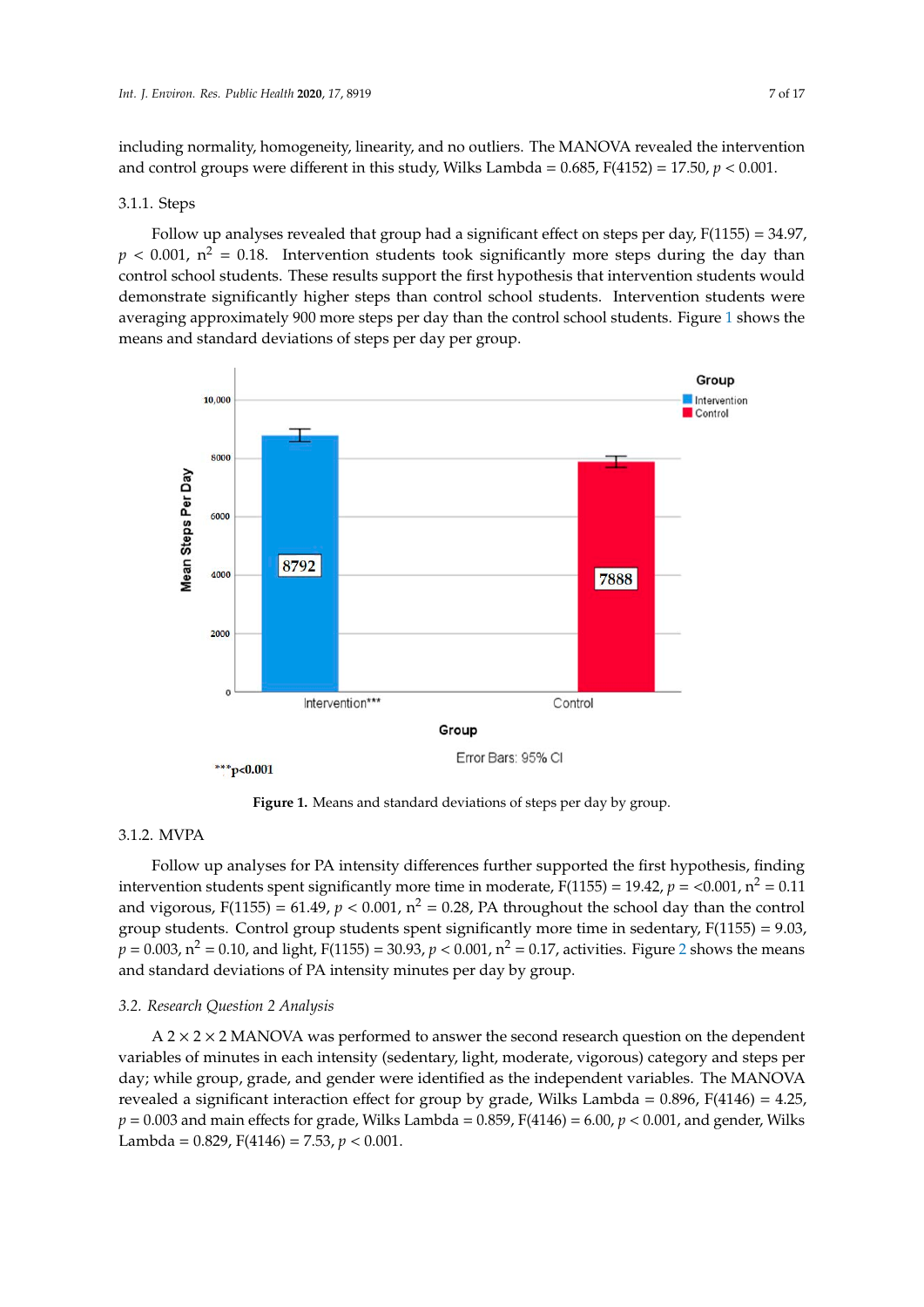<span id="page-7-0"></span>

**Figure 2. Activity (PA) intensities by physical activity (PA) intensities by group. Figure 2.** Means and standard deviations of time by physical activity (PA) intensities by group.

#### 3.2.1. Steps

*3.2. Research Question 2 Analysis*  group differences within each grade level. The intervention school first graders,  $F(1, 79) = 2.45$ ,  $p = 0.01$ ,  $m^2 = 0.10$ , and second graders, F(1,74) = 40.24, *p* < 0.001,  $n^2 = 0.35$ , took significantly more steps than control school students in the same grade levels. These results support the second hypothesis that there would be grade level differences in steps per day between the two groups. Figure [3](#page-7-1) shows the 0.003 and main effects for grade, Wilks Lambda = 0.859, F(4146) = 0.859, F(4146) = 6.0001, and general general general general general general general general general general general general general general general general means and standard deviations of steps per day for the school by grade level interaction. For the group by grade interaction, separate one-way MANOVAs were run to determine between

<span id="page-7-1"></span>

**Figure 3.** Means and standard deviations of steps per day by group by grade.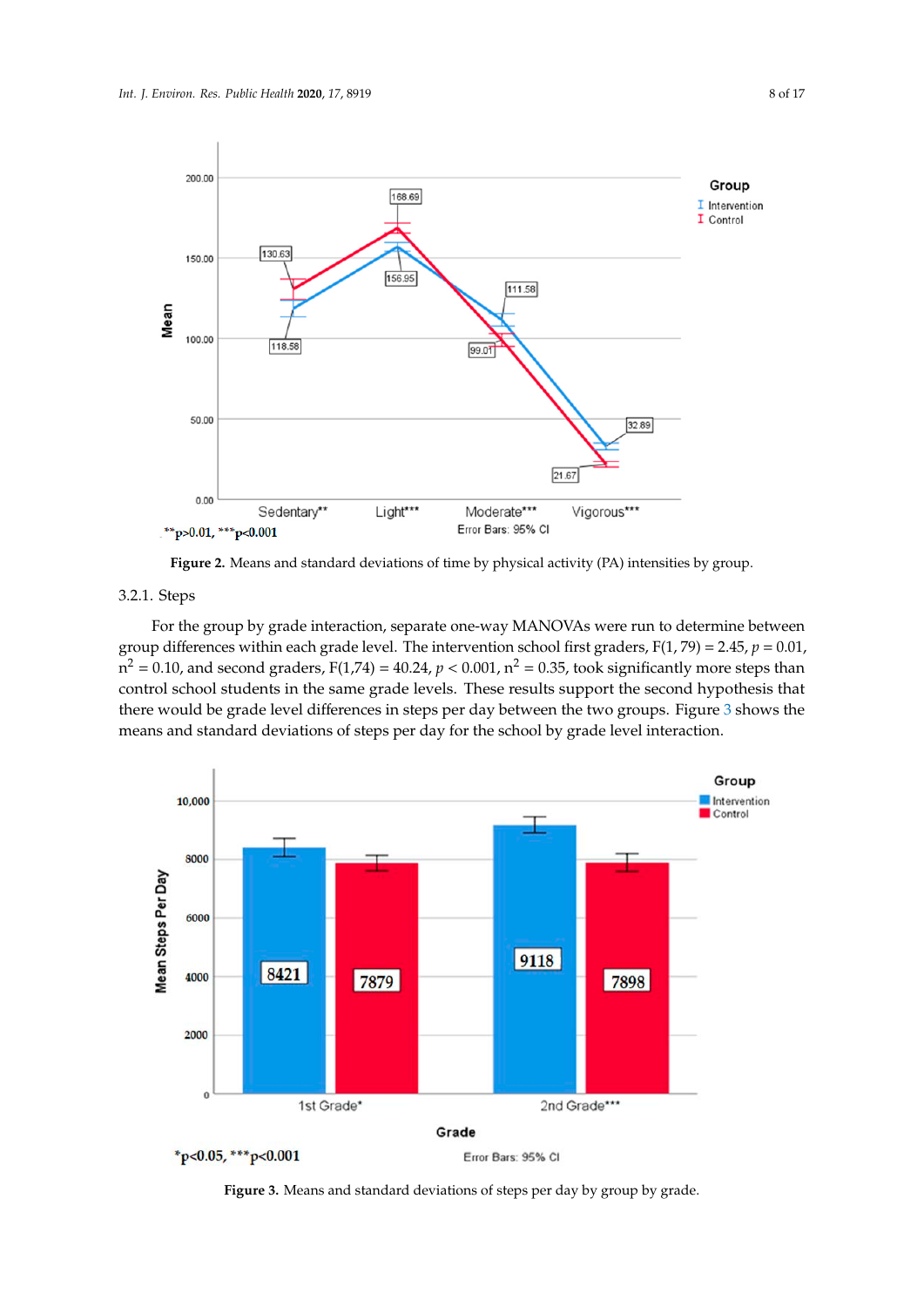Follow up analysis for the main effect of gender revealed that males ( $p = 0.002$ ) took significantly more steps than females. These results refute the third hypothesis that intervention males and females would take more steps than the control school males and females since there was no school by gender interaction effect. However, these results show that males did take more steps than females when offered either 30 or 60 min of outdoor, unstructured play during the school day. Figure [4](#page-8-0) shows the main effect of gender.

<span id="page-8-0"></span>



#### $T_{\rm eff}$  $C.2.2.$  IN TITT 3.2.2. MVPA

For first grade students, the follow up analysis revealed that intervention students spent For first grade students, the follow up analysis revealed that intervention students spent significantly more minutes in moderate,  $F(1,79) = 4.28$ ,  $p = 0.04$ ,  $n^2 = 0.10$ , and vigorous,  $F(1,79) = 26.19$ ,  $p < 0.001$ ,  $n^2 = 0.25$ , PA than control school students. Control school first graders spent significantly more time in light PA,  $F(1,79) = 8.63$ ,  $p = 0.004$ ,  $n^2 = 0.10$  than the intervention school first graders. In second grade, intervention students also had significantly more time in moderate,  $F(1,74) = 19.25$ ,  $p < 0.001$ ,  $n^2 = 0.21$ , and vigorous PA,  $F(1,74) = 35.45$ ,  $p < 0.001$ ,  $n^2 = 0.30$ , while control school students had significantly more time spent in sedentary,  $F(1,74) = 7.74$ ,  $p = 0.007$ ,  $n^2 = 0.10$ , and light PA  $F(1,74) = 27.84$ ,  $p < 0.001$ ,  $n^2 = 0.27$ . These results further support the second hypothesis which stated that there would be grade level differences in MVPA between the two groups. Figure [5](#page-9-0) shows the means and standard deviations of the school by grade interaction.

Follow up analysis for gender revealed that males spent significantly more time in vigorous PA  $(p = 0.03)$  than female students. There were no significant differences by gender in sedentary, light, and moderate activity. The third hypothesis stated that males and females in the intervention school would demonstrate higher MVPA than all students at the control school. These results refute the third hypothesis since there was no group by gender interaction effect in the MANOVA. However, these results show that males will demonstrate greater time in vigorous activity and females will demonstrate more time in moderate PA when given 30 or 60 min of outdoor, unstructured, play. The average amount of time spent in MVPA when comparing males and females was actually similar  $(\sim 133 \text{ min})$ . Figure [6](#page-9-1) shows the means and standard deviations of the main effect of gender.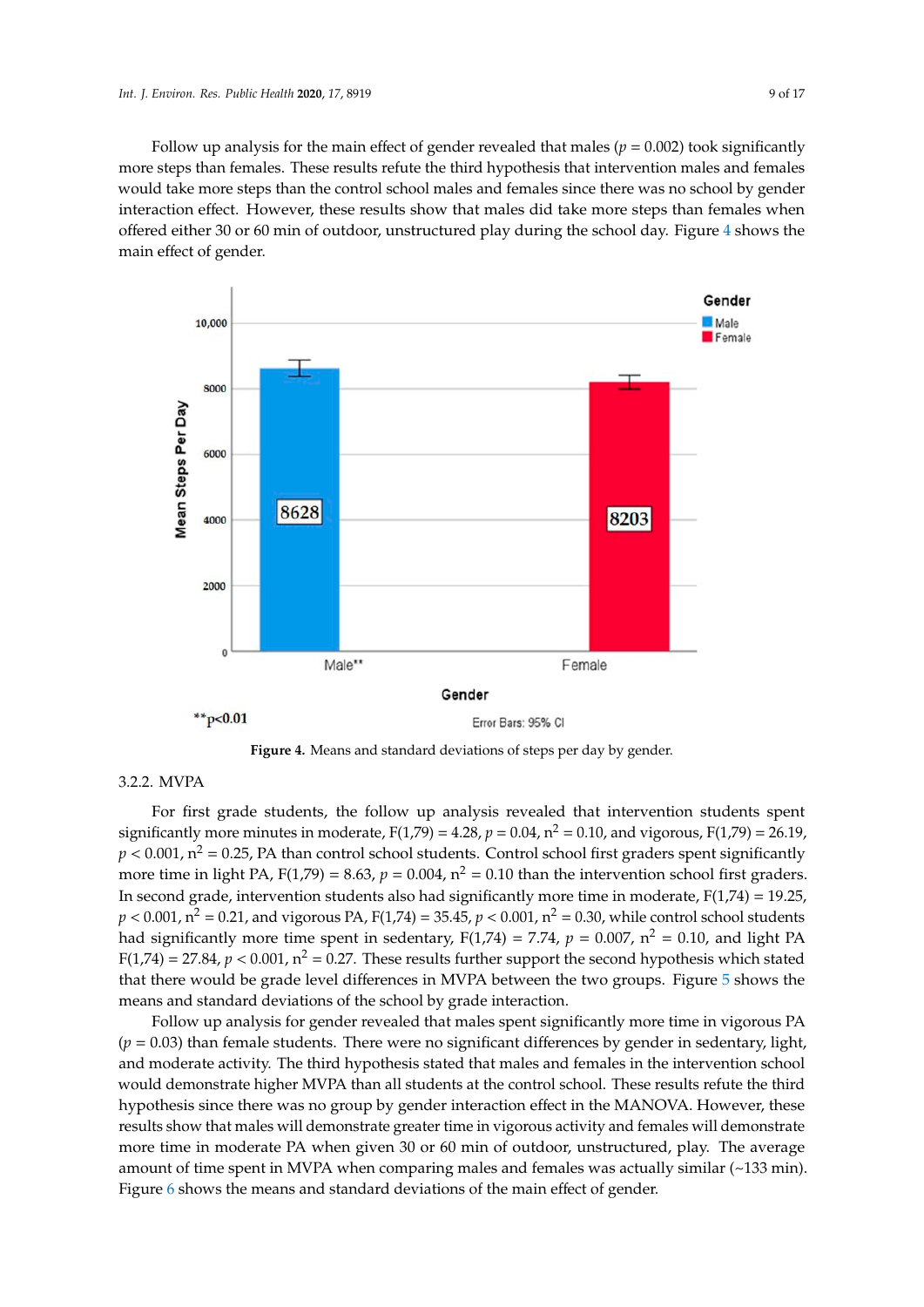<span id="page-9-0"></span>

Figure 5. Means and standard deviations of MVPA by group by grade.

<span id="page-9-1"></span>



## **4. Discussion**

**4. Discussion**  This preliminary study, using accelerometers, sought to examine PA patterns between two schools who have 30 min or 60 min of recess daily. Educators and parents around the country are pushing for at least 20–30 min of recess daily in schools. However, it is unclear from previous research if 30 min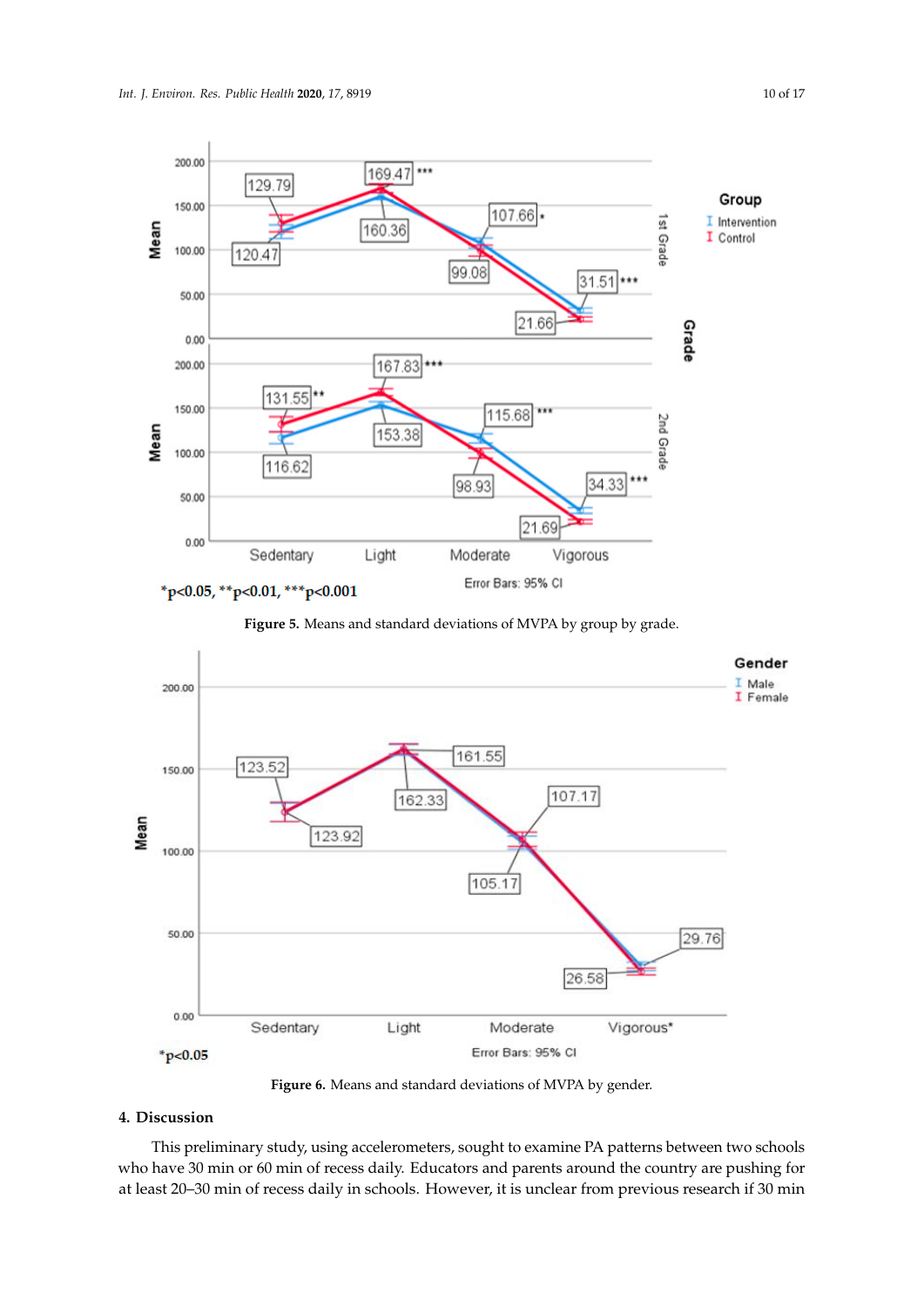of recess is sufficient to meet movement recommendations provided by the CDC [\[36,](#page-15-14)[37\]](#page-15-15). With the growing number of children engaged in home sedentary activity due to limited PA opportunities, it has become more important that children try to reach their movement goals during school. This was the first study of its kind to examine 60 min of recess compared to 30 min of recess for step counts and MVPA in children. Since this intervention requires unstructured play opportunities, children are not pushed to be physically active. Therefore, the accelerometer data collected in this initial study is important to understand whether children will be active if not coerced to do so.

The purpose of this pilot study was to compare the children's daily step counts and MVPA differences between children who received a recess intervention of four unstructured, outdoor play breaks daily and those who received two recess breaks daily. Intervention students demonstrated significantly higher step counts and time in MVPA than the control school students throughout the school day. This preliminary study, along with other studies have shown that when children engage in 30 min or more of play daily, step counts will increase [\[36](#page-15-14)[,37\]](#page-15-15). Additionally, when accelerometers are used to measure step counts, children will take approximately 4000–6000 steps during school when only receiving one 20 min recess period per day [\[37\]](#page-15-15). This study showed that students with 60 min of unstructured outdoor play breaks will take ~8700 steps per day, which is significantly more than that seen in a normal elementary school day [\[37\]](#page-15-15). When schools implement PA interventions, whether it be inside or outside of the classroom, they typically only report a 500–1000 per day step increase in their students [\[36,](#page-15-14)[38\]](#page-15-16). Our results show a similar difference when comparing the two groups, as intervention students took 900 more steps per day than the control students. However, considering that the control school does not represent a typical elementary school schedule and no baseline data was collected, the differences in this study may be more substantial than what other PA interventions are showing in their results. If the baseline data in these schools reflected what is typically seen in elementary schools with only one recess, implementing four recesses during the school day may increase step counts by ~3000 steps [\[37\]](#page-15-15).

The results also revealed that the intervention students in first and second grades took significantly more steps than the control school students in the same grades. First grade and second grade students that follow a normal school schedule with only one recess are shown to take ~5200 steps per day [\[36\]](#page-15-14). First grade students in the intervention school averaged ~8400 steps per day while second grade intervention students took ~9100 steps per day. Our findings show that 60 min of outdoor unstructured play may result in a ~60% increase in steps when compared to only one recess period per day [\[36\]](#page-15-14). Interestingly, the difference between grade levels in the intervention school was ~700 steps, while the control school did not show any difference in steps between grade levels. This could mean that intervention students are becoming more active as they age while the control students may have already hit a threshold of steps per day by second grade.

This study did not show gender differences by group, but these results did show males took significantly more steps than females during the school day across both groups. Previous research has shown that males are often more active than females and will take ~1000 more steps per day during school  $[36,37]$  $[36,37]$ . The findings in the current study show a similar pattern as males took  $\sim 600$  more steps per day than females, regardless if they were offered 30 or 60 min of outdoor, unstructured play. However, the difference between genders was much smaller than that seen in other studies, suggesting that females can display similar PA patterns to males if they are given more opportunities to be active.

One might argue that the increase of steps could be a result of more transitions to and from the playground in the intervention school because of the extra recesses. If steps alone were the indicator, we might think there is not enough difference between the two groups to worry about adding more recess to the day. However, the PA intensity data provides context to the differences in steps and is able to refute the idea that students were experiencing more activity from the transitions alone. Intervention school transitions to recess are orderly, and children are able to go from the classroom to the playground in 90 s or less without any running or inappropriate behavior in the hallways. The intervention school students achieved ~25 min more MVPA and ~25 min less sedentary and light PA per day than control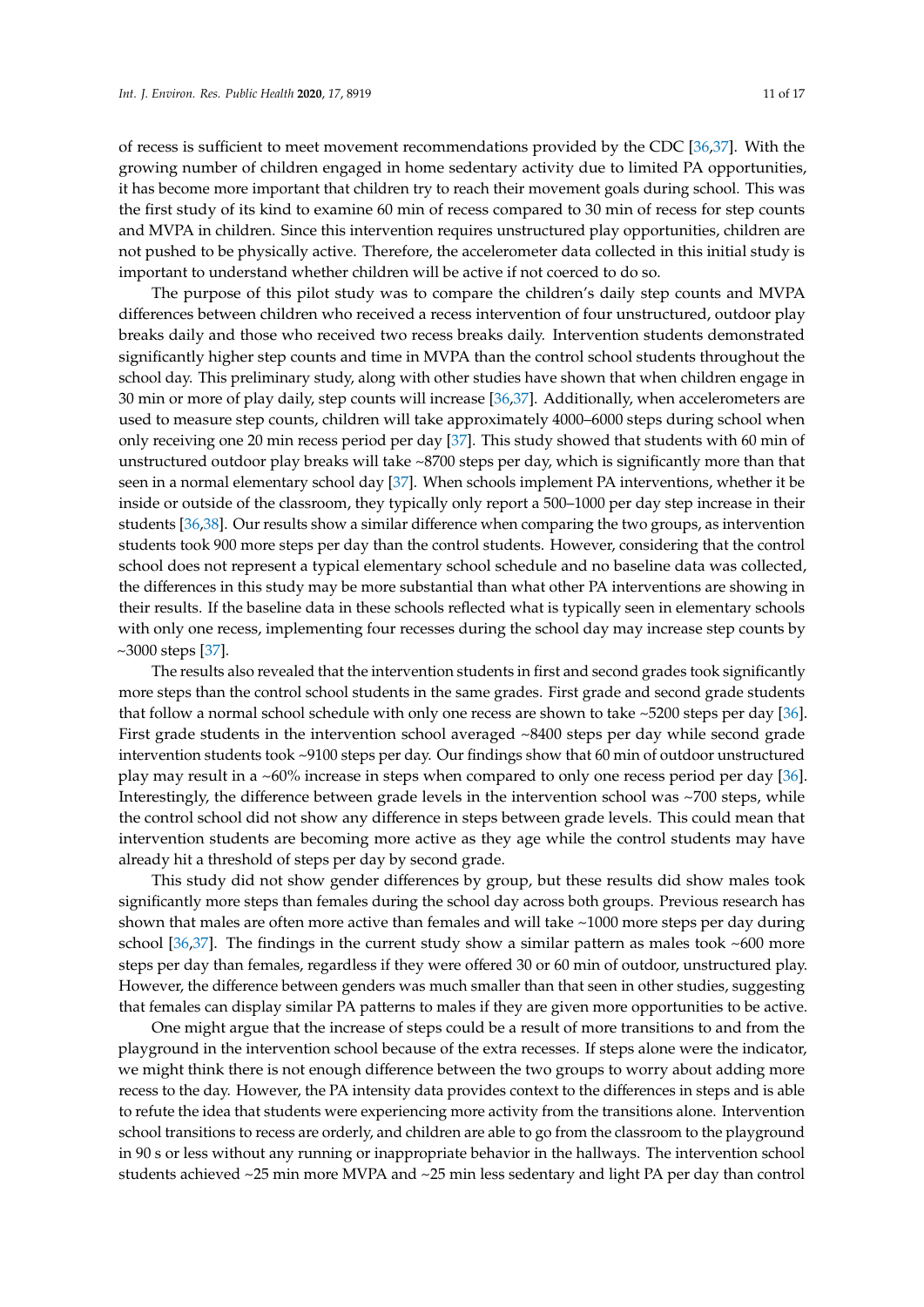school students and this large difference could not be a result of the extra transitions to recess. In a normal school schedule with one recess during the school day, children will average ~20 min of MVPA per day [\[39\]](#page-15-17). Studies that implement PA interventions in schools report anywhere from a 2%–12% increase in MVPA [\[23,](#page-15-1)[24\]](#page-15-2). Students in the intervention schools are achieving significantly more MVPA during the school day (~145 min) compared to other studies that implement PA interventions during school (~30 min) [\[21,](#page-14-20)[40\]](#page-15-18). This finding suggests that outdoor, unstructured free play is more effective to increase steps and MVPA in children than structured classroom-based PA (e.g., Go Noodle) or physical education interventions [\[21](#page-14-20)[,40\]](#page-15-18). In addition, the intervention school students had an 18% increase in MVPA and a 10% decrease in sedentary and light PA over the control schools students. Previous studies reported that students can spend between 300–350 min in either sedentary or light PA when only provided one 20 min recess in a seven hour school day [\[41\]](#page-15-19). The control school children in this study reported similar results to previous studies of an average of 300 min per day in sedentary and light PA, which was significantly more than the intervention school students reporting 275 min daily. The difference in MVPA could be higher if the control school students in the current study had only implemented 0–20 min of outdoor, unstructured play daily which is seen in most U.S. elementary schools as opposed to the 30 min they received [\[16](#page-14-15)[,20\]](#page-14-19).

When examining grade level differences, first graders who engaged in 60 min of recess daily, recorded a 15% MVPA increase and 7% decrease in sedentary and light PA over those students engaged in 30 min of recess daily. Intervention second graders recorded a 20% MVPA increase and 10% sedentary and light PA decrease over those students in the control school. Previous studies show that students are likely to decrease their daily PA levels after age 5 and this trend will continue until they reach adolescence and then their PA patterns seem to plateau [\[42\]](#page-15-20). A reason for the decrease during these ages may be due in part to students attending schools and sitting for longer periods of time during the day. The control students in the current study support these previous findings as they did not demonstrate any differences in MVPA between first and second grade students and spent similar times in sedentary and light PA. However, the intervention school second graders demonstrated  $\sim$ 10 min more MVPA than first graders daily which does not support earlier research [\[42\]](#page-15-20). Adding recess to the school day may be the key to maintaining PA patterns of children as they age and preventing sedentary lifestyles to be adopted.

Vigorous PA is the only category in which males displayed significantly higher numbers than females. Previous research has shown that males will average between 5–10 min more MVPA during the school day compared to girls [\[39\]](#page-15-17). Both males and females spent a similar amount of time being active with ~130 min of MVPA during the school day, which contradicts previous research that females will typically be more inactive than males [\[13\]](#page-14-12). The female students in this study showed that they will achieve the same amount of MVPA as boys if they are given more opportunities to be active during the school day. This finding is important when trying to increase MVPA in females to prevent an increase in overweight or obese percentages.

Although there was not a large percentage step and MVPA gap between the two groups, the research states that 60 min of physical activity is needed daily to enhance a child's health. Only providing students with 30 min of recess daily automatically presents a barrier from them meeting this goal during school. High levels of steps and MVPA among children decreases their chances of becoming obese and developing hypertension, diabetes, asthma, cardiovascular disease, and other health related diseases [\[43\]](#page-16-0). In addition to the physical benefits of increasing time for outdoor, unstructured play, there are many mental health and developmental benefits for children. Short bouts of PA are shown to increase cognition, attention, and academic performance in elementary aged students [\[24](#page-15-2)[,44\]](#page-16-1). Play in an outdoor setting is shown to improve physical, social, emotional, and behavioral development in children and is an essential piece to whole child development [\[15\]](#page-14-14). This pilot study showed there is indeed an advantage of 60 min of recess daily over 30 min of recess daily. Since children are in school nine months each year, these differences paint a much different picture when examining long term effects of the intervention on PA and potential obesity rates. These results open the door for future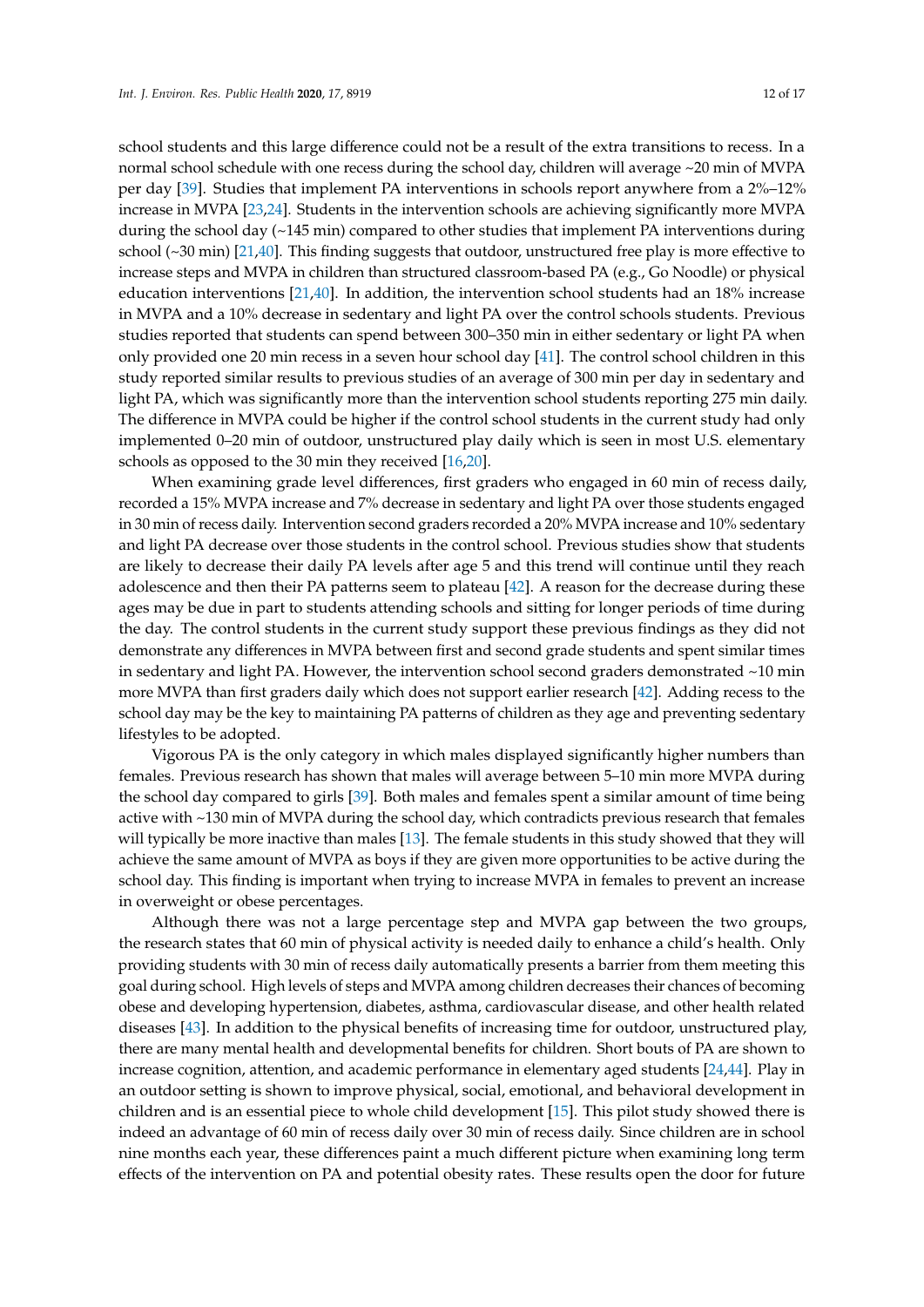researchers to examine the true physical and psychological health benefits that either 60 min or 30 min of recess could provide to students. These results are especially important for schools and teachers that shorten or even eliminate recess from their curriculum. Regardless if they were given 30 or 60 min, children used their recess time to move and burn off extra energy that was built up in the classroom. Children with increased time for outdoor, unstructured free play may experience less negative health effects and greater whole child development than students who are not given time for play [\[16,](#page-14-15)[20\]](#page-14-19). Rather than improving academic performance in the classroom, taking recess away from children can have a significant effect on their physical, social, emotional, and behavioral development as they age. Based on these results, schools across the country should try to add additional time for recess during the school day for their students.

Previous research on step counts and MVPA in children shows that they will reach approximately 11,000–13,000 steps when they are able to achieve 60 min of MVPA [\[11\]](#page-14-10). The data in the current study contradicts these findings as students in the intervention were achieving  $\sim$ 140 min of MVPA per day, but only taking 9000 steps. This finding has implications. First, step counts alone are not a true indicator of MVPA in children. As opposed to adults, children have a higher threshold that they need to meet in order to reach the moderate to vigorous PA levels. Providing children with more opportunities for outdoor, unstructured play allows children to reach that moderate to vigorous level more often during the day. Second, this data shows the sedentary nature of elementary schools across the United States. Without any opportunities for outdoor, unstructured play, children may struggle to even reach 5000 steps while they are in school. This data shows that children are using their recess time to move as much as possible after being sedentary in the classroom. Lastly, the study showed some benefits for 30 min of recess daily, but there are still significantly more benefits for 60 min of recess compared to 30 min of recess daily.

#### *4.1. Limitations*

There are some limitations of the study that need to be addressed. The biggest limitation is that this was a preliminary study examining whether 60 min of recess daily would be more beneficial than 30 min. Preliminary evidence highlights 60 min of recess in schools does record more steps and MVPA than 30 min of recess. However, due to the low number of children participating in this data collection, further research is needed. There are also many other variables, such as body mass index (BMI; height/weight ratio score) and playground design, that were not measured in the current study which could limit the results. For example, students with a higher BMI typically report less movement than normal weight students. Because a pre-test was not collected, the post test results could not rule out whether the control group was more overweight or obese when the intervention year started, therefore it is uncertain whether movement patterns were a true indicator of the step and MVPA differences between the two groups.

The number of days that students wore the accelerometers is a limitation of this study. It was first proposed that the students would wear the device for ten school days. However, due to complications with the device, only four days of data were analyzed per student. This short time span limits the results of this study as those four days may not reflect the regular PA habits of children for longer periods of time. Another limitation is that the control group experienced two 15 min recess breaks during the day, which does not represent a true control for this population. This is because the school district under review understood the benefits of unstructured, outdoor play and chose to implement the LiiNK Project across the district in upcoming years. As a result, administrators wanted to offer the control schools some form of increased outdoor, unstructured play so that all children in the district could benefit. Most schools in America have, on average, one recess of approximately 15–20 min daily, so the differences between groups may be more significant if this control school had been more reflective of other elementary schools across the country.

Another limitation was the inability to capture PA patterns at recess only. Capturing PA data during recess only would undoubtedly prove that 60 min of outdoor, unstructured play would result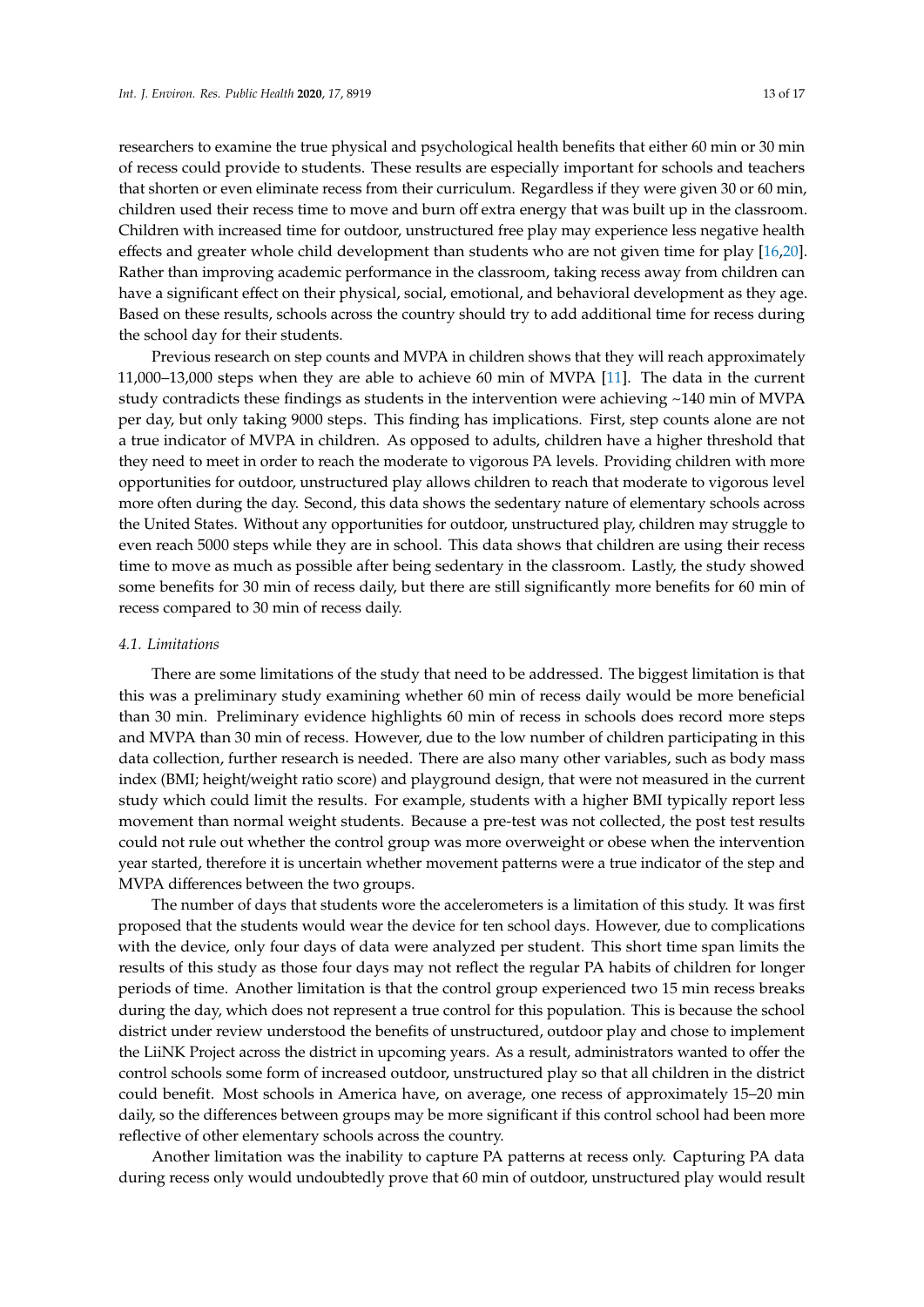in more steps and MVPA in children than 30 min. Unfortunately, this was not a possibility unless researchers were present in schools for every recess period throughout the day. The devices are capable of isolating different times of the day to capture PA data and could be set using the class schedule provided by teachers. However, if teachers were off the schedule by even a minute, the device would capture activity that was not taking part at recess and could therefore skew the results. Because of this, all students in the intervention and control schools had the exact same start and end time of data collection for each day to ensure there was consistency throughout. In addition, the cut off points provided by the Puyau filter used to categorize CPM into MVPA is a limitation of these findings. The thresholds of this filter may have been too lenient and the different intensities of PA may have been categorized incorrectly. For example, if the threshold for moderate PA was set too low, PA that was really in the light category may have been categorized as moderate PA. The results of the current study may not have the ability to be compared with similar studies if a different filter was used.

Finally, the small effect sizes observed in the analyses are another limitation of the current study. This was most likely due to having a larger sample size and somewhat marginal differences when examining the data by day. For example, although significant, the difference between vigorous PA in males and females is only  $\sim$ 3 min. However, these results become much more substantial when examining the longitudinal effects of the LiiNK Project since these students will experience these increases in PA on a daily, weekly, and yearly basis. The marginal differences seen in some instances for the current study would be much larger if the collection days were combined over a longer period of time.

#### *4.2. Future Directions*

Future studies should increase the number of days the devices are worn. At the beginning of this study, the aim was to collect 10 days of data for each participant. However, due to attrition and device malfunction, only four days of data were collected. Examining a longer period of days could present a better representation of the PA patterns of children. In addition, this study did not track the PA patterns of children when they were at home. Future studies should include at home PA data to determine if having more opportunities to be active and outdoors during the school day actually translates to more active time outdoors and less technology/sedentary time at home. Finally, the intervention effects of increased MVPA on body composition, strength, agility, and motor skills are unknown. Future research should explore the impact of multiple recess and MVPA data on improvements of those measures.

#### **5. Conclusions**

The results of this study exhibit that 60 min of outdoor recess will produce higher step counts and minutes spent in MVPA during the school day than 30 min of recess. In addition, providing students with additional outdoor play opportunities during school may prevent them from adopting sedentary behaviors as they age. Finally, gender differences in PA may be eliminated if females are given more opportunities for outdoor, unstructured play during the school day. When children are given 60 min of recess per day, they will meet the daily recommended 60 min of MVPA during school alone. Recess could be a vital piece in reducing sedentary behavior and obesity rates seen in children across the country today. These findings support the LiiNK intervention as an effective method to improve PA patterns in elementary school children. Schools across the country should try to add additional time for recess during the school day instead of taking it away from their students.

**Author Contributions:** Conceptualization, D.F. and D.J.R.; Formal analysis, D.F. and D.J.R.; Funding acquisition, D.J.R.; Investigation, D.F. and L.C.M.; Methodology, D.F. and D.J.R.; Project administration, D.F.; Resources, D.J.R.; Supervision, D.J.R.; Validation, L.C.M. and D.J.R.; Visualization, D.F. and L.C.M.; Writing—Original draft, D.F.; Writing—Review & editing, D.F., L.C.M. and D.J.R. All authors have read and agreed to the published version of the manuscript.

**Funding:** This research was funded by the Paul E. Andrews Foundation, Fort Worth, TX, USA. Check carefully that the details given are accurate and use the standard spelling of funding agency names at https://[search.crossref.](https://search.crossref.org/funding) org/[funding,](https://search.crossref.org/funding) any errors may affect your future funding.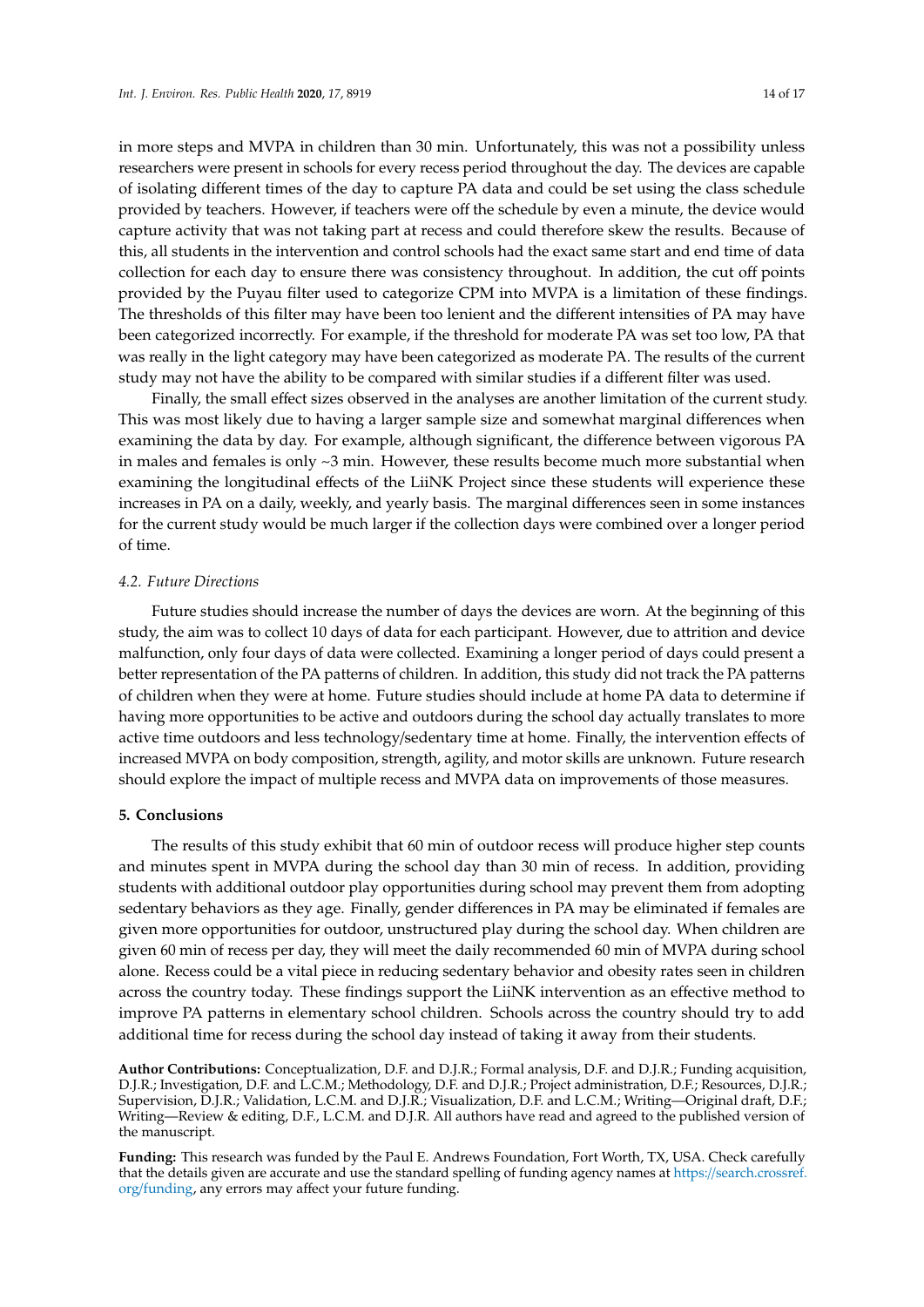**Acknowledgments:** Administrative support, Alex Rivchun. Data collection support, April Long and Diana Schwene.

**Conflicts of Interest:** The authors declare no conflict of interest.

## **References**

- <span id="page-14-0"></span>1. Kumar, S.; Kelly, S. Review of childhood obesity: From epidemiology, etiology, and comorbidities to clinical assessment and treatment. *Mayo Clin. Proc.* **2017**, *92*, 251–265. [\[CrossRef\]](http://dx.doi.org/10.1016/j.mayocp.2016.09.017) [\[PubMed\]](http://www.ncbi.nlm.nih.gov/pubmed/28065514)
- <span id="page-14-1"></span>2. Sahoo, K.; Sahoo, B.; Choudhury, A.K.; Sofi, N.Y.; Kumar, R.; Bhadoria, A.S. Childhood obesity: Causes and consequences. *J. Fam. Med. Prim. Care* **2015**, *4*, 187–192. [\[CrossRef\]](http://dx.doi.org/10.4103/2249-4863.154628)
- <span id="page-14-2"></span>3. de Heredia, F.P.; Gómez-Martínez, S.; Marcos, A. Obesity, inflammation and the immune system. *Proc. Nutr. Soc.* **2012**, *71*, 332–338. [\[CrossRef\]](http://dx.doi.org/10.1017/S0029665112000092)
- <span id="page-14-3"></span>4. Centers for Disease Control and Prevention. Obesity. Available online: http://[www.cdc.gov](http://www.cdc.gov/obesity/index.html)/obesity/index. [html](http://www.cdc.gov/obesity/index.html) (accessed on 25 September 2020).
- <span id="page-14-4"></span>5. Rosen, L.D.; Lim, A.F.; Felt, J.; Carrier, L.M.; Cheever, N.A.; Lara-Ruiz, J.M.; Mendoza, J.S.; Rokkum, J. Media and technology use predicts ill-being among children, preteens and teenagers independent of the negative health impacts of exercise and eating habits. *Comput. Hum. Behav.* **2014**, *35*, 364–375. [\[CrossRef\]](http://dx.doi.org/10.1016/j.chb.2014.01.036)
- <span id="page-14-5"></span>6. Kelsey, M.M.; Zaepfel, A.; Bjornstad, P.; Nadeau, K.J. Age-Related consequences of childhood obesity. *Gerontology* **2014**, *60*, 222–228. [\[CrossRef\]](http://dx.doi.org/10.1159/000356023)
- <span id="page-14-6"></span>7. Olshansky, S.J.; Passaro, D.J.; Hershow, R.C.; Layden, J.; Carnes, B.A.; Brody, J.; Hayflick, L.; Butler, R.N.; Allison, D.B.; Ludwig, D.S. A potential decline in life expectancy in the United States in the 21st century. *N. Engl. J. Med.* **2005**, *352*, 1138–1145. [\[CrossRef\]](http://dx.doi.org/10.1056/NEJMsr043743) [\[PubMed\]](http://www.ncbi.nlm.nih.gov/pubmed/15784668)
- <span id="page-14-7"></span>8. Bassett, D.R.; John, D.; Conger, S.A.; Fitzhugh, E.C.; Coe, D.P. Trends in physical activity and sedentary behaviors of United States youth. *J. Phys. Act. Health* **2015**, *12*, 1102–1111. [\[CrossRef\]](http://dx.doi.org/10.1123/jpah.2014-0050) [\[PubMed\]](http://www.ncbi.nlm.nih.gov/pubmed/25347913)
- <span id="page-14-8"></span>9. Robinson, T.N.; Banda, J.A.; Hale, L.; Lu, A.S.; Fleming-Milici, F.; Calvert, S.L.; Wartella, E. Screen Media Exposure and Obesity in Children and Adolescents. *Pediatrics* **2017**, *140* (Suppl. 2), S97–S101. [\[CrossRef\]](http://dx.doi.org/10.1542/peds.2016-1758K)
- <span id="page-14-9"></span>10. Karnik, S.; Kanekar, A. Childhood obesity: A global public health crisis. *Int. J. Prev. Med.* **2012**, *3*, 1–7.
- <span id="page-14-10"></span>11. Tudor-Locke, C.; Craig, C.L.; Beets, M.W.; Belton, S.; Cardon, G.M.; Duncan, S.; Hatano, Y.; Lubans, D.R.; Olds, T.S.; Raustorp, A.; et al. How many steps/day are enough? For children and adolescents. *Int. J. Behav. Nutr. Phys. Act.* **2011**, *8*, 78. [\[CrossRef\]](http://dx.doi.org/10.1186/1479-5868-8-78)
- <span id="page-14-11"></span>12. Katzmarzyk, P.T.; Denstel, K.N.; Beals, K.; Bolling, C.; Wright, C.; Crouter, S.E.; McKenzie, T.L.; Pate, R.R.; Saelens, B.E.; Staiano, A.E.; et al. Results from the United States of America's 2016 report card on physical activity for children and youth. *J. Phys. Act. Health* **2016**, *13*, 307–313. [\[CrossRef\]](http://dx.doi.org/10.1123/jpah.2016-0321)
- <span id="page-14-12"></span>13. Telford, R.M.; Telford, R.D.; Olive, L.S.; Cochrane, T.; Davey, R. Why are girls less physical active than boys? Findings from the LOOK longitudinal study. *PLoS ONE* **2016**, *11*, e150041. [\[CrossRef\]](http://dx.doi.org/10.1371/journal.pone.0150041)
- <span id="page-14-13"></span>14. McGovern, J.; Drewson, S.R.; Hope, A.; Konopack, J.F. Gender differences in a youth physical activity intervnetion: Movement levels and childrens perceptions. *Am. J. Health Educ.* **2020**, *51*, 109–119. [\[CrossRef\]](http://dx.doi.org/10.1080/19325037.2020.1712667)
- <span id="page-14-14"></span>15. Gray, P. What exactly is play, and why is it such a powerful vehicle for learning? *Top. Lang Dis.* **2017**, *37*, 217–228. [\[CrossRef\]](http://dx.doi.org/10.1097/TLD.0000000000000130)
- <span id="page-14-15"></span>16. Ramstetter, C.L.; Murray, R. Time to Play: Recognizing the benefits of Recess. *Am. Educ.* **2017**, *41*, 17–23.
- <span id="page-14-16"></span>17. Robert Wood Johnson Foundation. Childhood Obesity: The Challenge. Available online: http://[www.rwjf.](http://www.rwjf.org/en/about-rwjf/program-areas/childhood-obesity/the-challenge.html) org/en/about-rwjf/program-areas/childhood-obesity/[the-challenge.html](http://www.rwjf.org/en/about-rwjf/program-areas/childhood-obesity/the-challenge.html) (accessed on 25 September 2020).
- <span id="page-14-17"></span>18. Thiessen, M.; Gluth, S.; Corso, R. Unstructured Play and Creative Development in the Classroom. *Int. J. Cross-Discip. Subj. Educ.* **2013**, *4*, 1341–1348. [\[CrossRef\]](http://dx.doi.org/10.20533/ijcdse.2042.6364.2013.0187)
- <span id="page-14-18"></span>19. Ginsburg, K.R.; American Academy of Pediatrics Committee on Communications; American Academy of Pediatrics Committee on Psychosocial Aspects of Child and Family Health. The importance of play in promoting healthy child development and maintaining strong parent-child bonds. *Pediatrics* **2007**, *119*, 182–191. [\[CrossRef\]](http://dx.doi.org/10.1542/peds.2006-2697)
- <span id="page-14-19"></span>20. Rhea, D.J. Recess: The forgotten classroom. *Instr. Lead. J.* **2016**, *29*, 2–6.
- <span id="page-14-20"></span>21. Innerd, A.L.; Azevedo, L.B.; Batterham, A.M. The effect of a curriculum-based physical activity intervention on accelerometer-assessed physical activity in schoolchildren: A non-randomized mixed methods controlled before-and-after study. *PLoS ONE* **2019**, *14*, e0225997. [\[CrossRef\]](http://dx.doi.org/10.1371/journal.pone.0225997)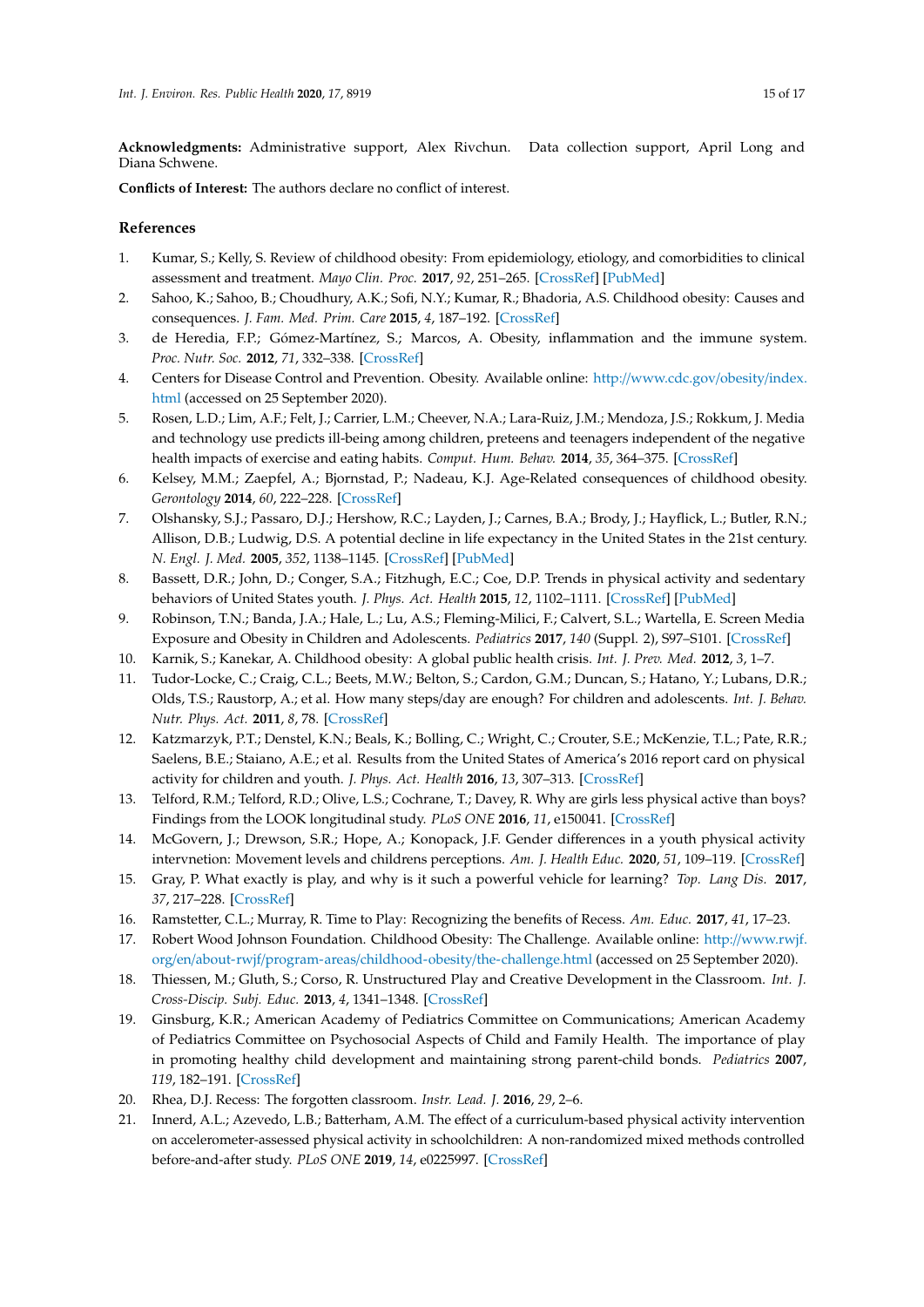- <span id="page-15-0"></span>22. Vaquero-Solís, M.; Gallego, D.I.; Tapia-Serrano, M.Á.; Pulido, J.J.; Sánchez-Miguel, P.A. School-based Physical Activity Interventions in Children and Adolescents: A Systematic Review. *Int. J. Environ. Res. Public Health* **2020**, *17*, 999. [\[CrossRef\]](http://dx.doi.org/10.3390/ijerph17030999)
- <span id="page-15-1"></span>23. Watson, A.; Timperio, A.; Brown, H.; Best, K.; Hesketh, K.D. Effect of classroom-based physical activity interventions on academic and physical activity outcomes: A systematic review and meta-analysis. *Int. J. Behav. Nutr. Phys. Act.* **2017**, *14*, 1–24. [\[CrossRef\]](http://dx.doi.org/10.1186/s12966-017-0569-9) [\[PubMed\]](http://www.ncbi.nlm.nih.gov/pubmed/28841890)
- <span id="page-15-2"></span>24. Naylor, P.J.; Nettlefold, L.; Race, D.; Hoy, C.; Ashe, M.C.; Wharf Higgins, J.; McKay, H.A. Implementation of school based physical activity interventions: A systematic review. *Prev. Med.* **2015**, *72*, 95–115. [\[CrossRef\]](http://dx.doi.org/10.1016/j.ypmed.2014.12.034) [\[PubMed\]](http://www.ncbi.nlm.nih.gov/pubmed/25575800)
- <span id="page-15-3"></span>25. Lund, E.; Brimo, D.; Rhea, D.; Rivchun, A. The effect of multiple recesses on listening effort: A preliminary study. *J. Educ. Pediatr. (Re)Habil. Audiol.* **2017**, *23*, 1–7.
- <span id="page-15-4"></span>26. Rhea, D.J.; Rivchun, A.P. The LiiNK Project: Effects of multiple recesses and character curriculum on classroom behaviors and listening skills in grades k-2. *Front. Educ.* **2018**, *3*, 1–10. [\[CrossRef\]](http://dx.doi.org/10.3389/feduc.2018.00009)
- <span id="page-15-5"></span>27. Clark, L.; Rhea, D. The LiiNK Project®: Comparisons of Recess, Physical Activity, and Positive Emotional States in Grade K–2 Children. *Int. J. Child Health Nutr.* **2017**, *6*, 54–61. [\[CrossRef\]](http://dx.doi.org/10.6000/1929-4247.2017.06.02.1)
- <span id="page-15-6"></span>28. Faul, F.; Erdfelder, E.; Lang, A.-G.; Buchner, A. G\*Power 3: A flexible statistical power analysis program for the social, behavioral, and biomedical sciences. *Behav. Res. Methods* **2007**, *39*, 175–191. [\[CrossRef\]](http://dx.doi.org/10.3758/BF03193146)
- <span id="page-15-7"></span>29. Ekblom, O.; Nyberg, G.; Bak, E.E.; Ekelund, U.; Marcus, C. Validity and comparability of a wrist-worn accelerometer in children. *J. Phys. Act. Health* **2011**, *9*, 389–393. [\[CrossRef\]](http://dx.doi.org/10.1123/jpah.9.3.389)
- <span id="page-15-8"></span>30. Evenson, K.R.; Catellier, D.J.; Gill, K.; Ondrak, K.S.; McMurray, R.G. Calibration of two objective measures of physical activity for children. *J. Sports Sci.* **2008**, *26*, 1557–1565. [\[CrossRef\]](http://dx.doi.org/10.1080/02640410802334196)
- <span id="page-15-9"></span>31. Puyau, M.R.; Adolph, A.L.; Vohra, F.A.; Butte, N.F. Validation and calibration of physical activity monitors in children. *Obes. Res.* **2002**, *10*, 150–157. [\[CrossRef\]](http://dx.doi.org/10.1038/oby.2002.24)
- <span id="page-15-10"></span>32. Cain, K.L.; Sallis, J.F.; Conway, T.L.; Van Dyck, D.; Calhoon, L. Using accelerometers in youth physical activity studies: A review of methods. *J. Phys. Act. Health* **2013**, *10*, 437–450. [\[CrossRef\]](http://dx.doi.org/10.1123/jpah.10.3.437)
- <span id="page-15-11"></span>33. Gray, P. *What Have We Done to Childhood? Free to Learn: Why Unleashing the Instinct to Play Will Make Our Children Happier, More Self-Reliant, and Better Students for Life*; Basic Books: New York, NY, USA, 2013; pp. 1–12.
- <span id="page-15-12"></span>34. Positive Action® Inc. *Positive Action Measures*; Positive Action, Inc.: Twin Falls, ID, USA, 2007; Available online: http://[www.positiveaction.net](http://www.positiveaction.net/support/index.asp?ID1=2&ID2=215)/support/index.asp?ID1=2&ID2=215 (accessed on 25 September 2020).
- <span id="page-15-13"></span>35. Centers for Disease Control and Prevention. Recess. Available online: https://www.cdc.gov/[healthyschools](https://www.cdc.gov/healthyschools/physicalactivity/recess.htm)/ [physicalactivity](https://www.cdc.gov/healthyschools/physicalactivity/recess.htm)/recess.htm (accessed on 25 September 2020).
- <span id="page-15-14"></span>36. Calvert, H.G.; Mahar, M.T.; Flay, B.; Turner, L. Classroom-Based Physical Activity: Minimizing Disparities in School-Day Physical Activity among Elementary School Students. *J. Phys. Act. Health* **2018**, *15*, 161–168. [\[CrossRef\]](http://dx.doi.org/10.1123/jpah.2017-0323) [\[PubMed\]](http://www.ncbi.nlm.nih.gov/pubmed/28872390)
- <span id="page-15-15"></span>37. Brusseau, T.A.; Kulinna, P.H. An Examination of Four Traditional School Physical Activity Models on Children's Step Counts and MVPA. *Res. Q. Exerc. Sport* **2015**, *86*, 88–93. [\[CrossRef\]](http://dx.doi.org/10.1080/02701367.2014.977431) [\[PubMed\]](http://www.ncbi.nlm.nih.gov/pubmed/25402409)
- <span id="page-15-16"></span>38. Gauthier, A.P.; Laurence, M.; Thirkill, L.; Dorman, S.C. Examining school-based pedometer step counts among children in grades 3 to 6 using different timetables. *J. Sch. Health* **2012**, *82*, 311–317. [\[CrossRef\]](http://dx.doi.org/10.1111/j.1746-1561.2012.00704.x) [\[PubMed\]](http://www.ncbi.nlm.nih.gov/pubmed/22671947)
- <span id="page-15-17"></span>39. Lee, J.E.; Stodden, D.F.; Gao, Z. Young Children's Energy Expenditure and Moderate-to-vigorous Physical Activity on Weekdays and Weekends. *J. Phys. Act. Health* **2016**, *13*, 1013–1016. [\[CrossRef\]](http://dx.doi.org/10.1123/jpah.2015-0725) [\[PubMed\]](http://www.ncbi.nlm.nih.gov/pubmed/27334405)
- <span id="page-15-18"></span>40. Weaver, R.G.; Webster, C.A.; Beets, M.W.; Brazendale, K.; Schisler, L.; Aziz, M. An Intervention to Increase Students' Physical Activity: A 2-Year Pilot Study. *Am. J. Prev. Med.* **2018**, *55*, e1–e10. [\[CrossRef\]](http://dx.doi.org/10.1016/j.amepre.2018.03.005) [\[PubMed\]](http://www.ncbi.nlm.nih.gov/pubmed/29776782)
- <span id="page-15-19"></span>41. Galloway, R.; Booker, R.; Owens, S. Factors leading to discrepancies in accumulated physical activity during school hours in elementary school students. *J. Teach. Phys. Educ.* **2019**, *38*, 338–346. [\[CrossRef\]](http://dx.doi.org/10.1123/jtpe.2018-0232)
- <span id="page-15-20"></span>42. Edwards, N.M.; Khoury, P.R.; Kalkwarf, H.J.; Woo, J.G. Tracking of accelerometer-measured physical activity in early childhood. *Pediatr. Exerc. Sci.* **2013**, *25*, 487–501. [\[CrossRef\]](http://dx.doi.org/10.1123/pes.25.3.487)